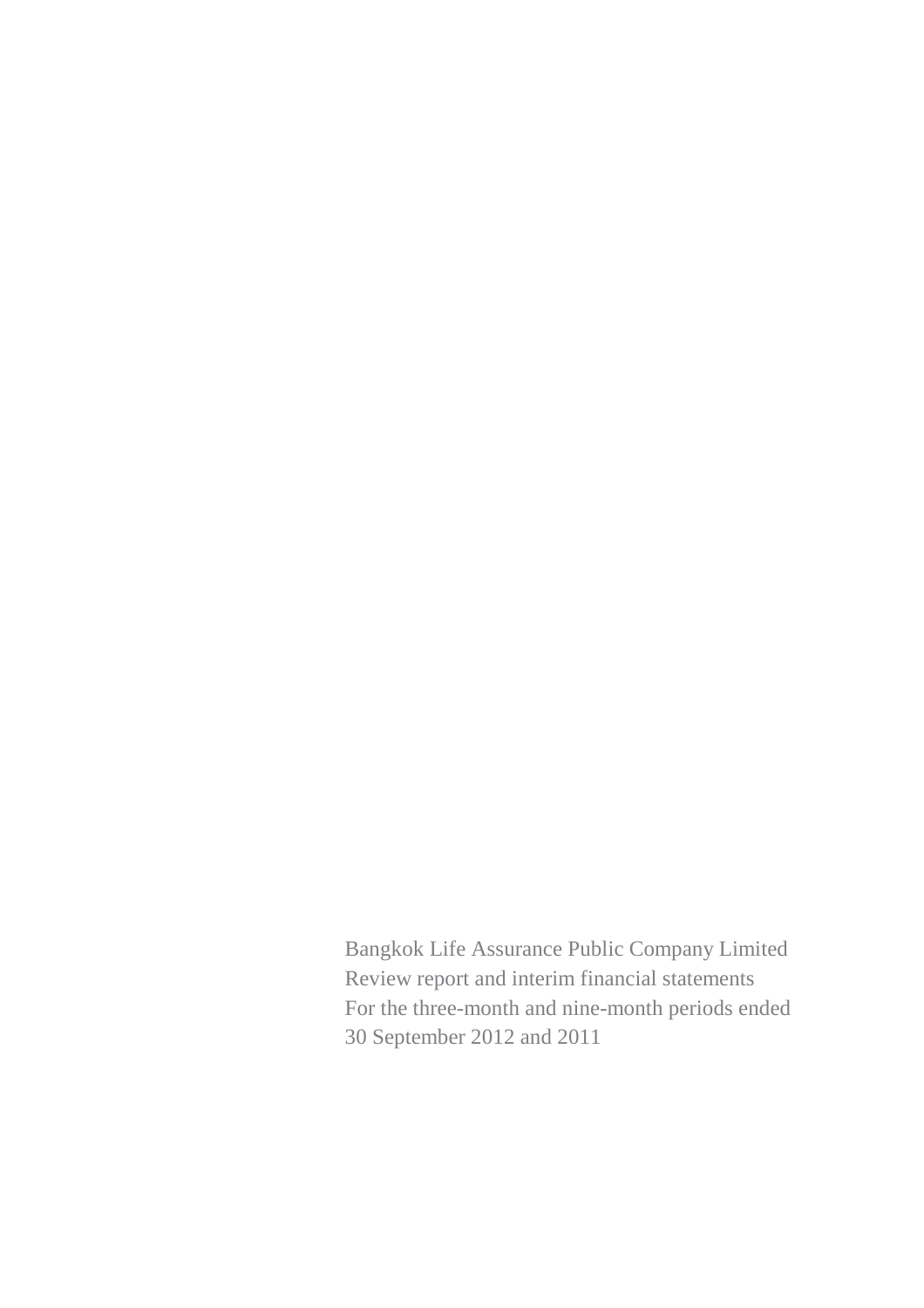#### **Independent Auditor's Report on Review of Interim Financial Information**

To the shareholders of Bangkok Life Assurance Public Company Limited

I have reviewed the accompanying statement of financial position of Bangkok Life Assurance Public Company Limited as at 30 September 2012, and the statements of income and comprehensive income for the three-month and nine-month periods ended 30 September 2012 and 2011, the statements of changes in equity and cash flows for the nine-month periods ended 30 September 2012 and 2011, as well as the condensed notes to the financial statements. Management is responsible for the preparation and presentation of this interim financial information in accordance with Thai Accounting Standard 34 Interim Financial Reporting. My responsibility is to express a conclusion on this interim financial information based on my reviews.

#### **Scope of review**

I conducted my reviews in accordance with Standard on Review Engagements 2410 Review of Interim Financial Information Performed by the Independent Auditor of the Entity. A review of interim financial information consists of making inquiries, primarily of persons responsible for financial and accounting matters, and applying analytical and other review procedures. A review is substantially less in scope than an audit conducted in accordance with Thai Standards on Auditing standards and consequently does not enable me to obtain assurance that I would become aware of all significant matters that might be identified in an audit. Accordingly, I do not express an audit opinion.

#### **Conclusion**

Based on my reviews, nothing has come to my attention that causes me to believe that the accompanying interim financial information is not prepared, in all material respects, in accordance with Thai Accounting Standard 34 Interim Financial Reporting.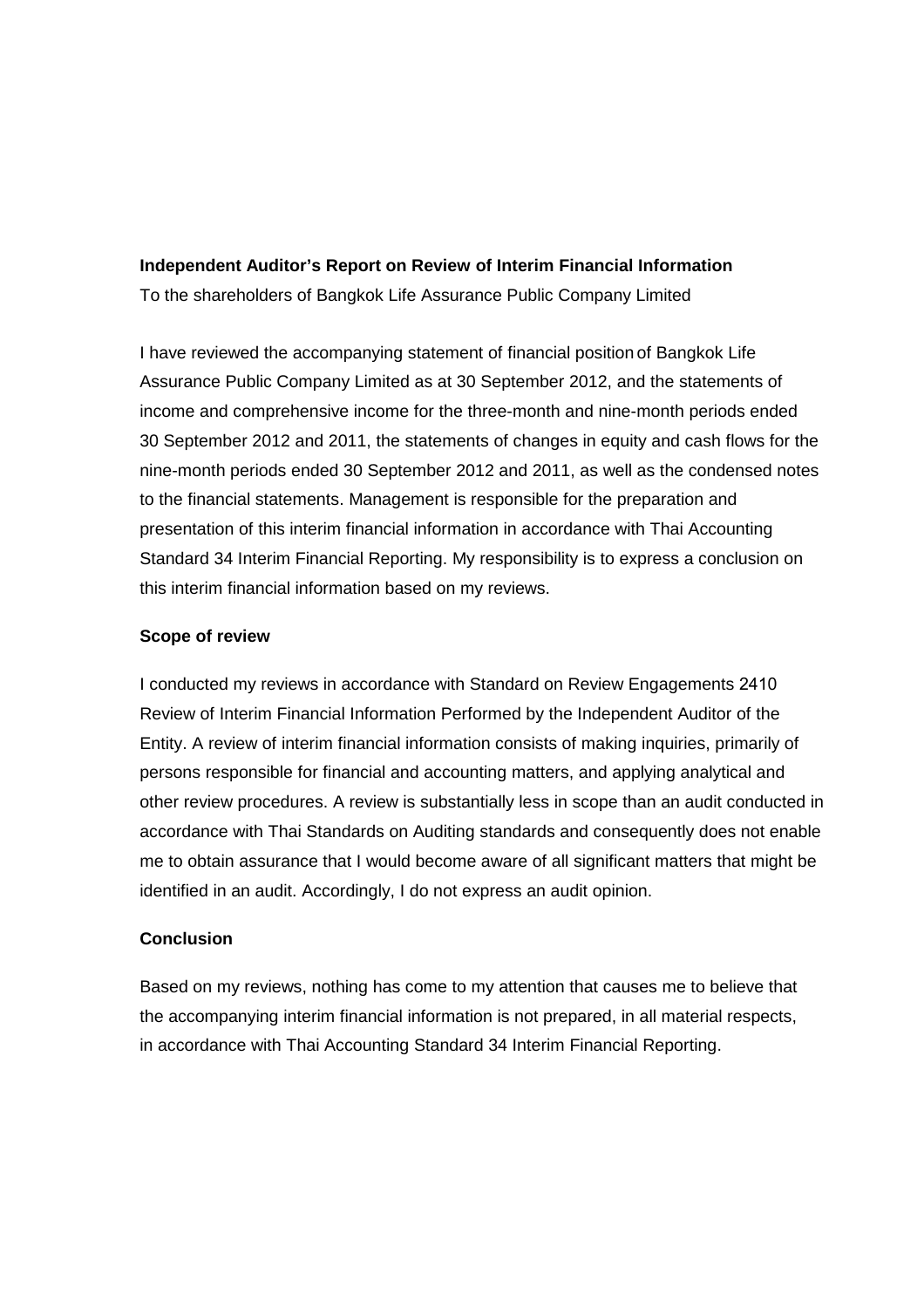#### **Statement of financial position as at 31 December 2011 for comparative purposes**

I have previously audited the financial statements of Bangkok Life Assurance Public Company Limited for the year ended 31 December 2011 in accordance with Thai auditing standards, and expressed an unqualified opinion on those statements under my report dated 22 February 2012. The statement of financial position as at 31 December 2011, as presented herein for comparative purposes, formed an integral part of those financial statements. I have not performed any other audit procedures subsequent to the date of the above report.

Nonglak Pumnoi Certified Public Accountant (Thailand) No. 4172

Ernst & Young Office Limited Bangkok: 14 November 2012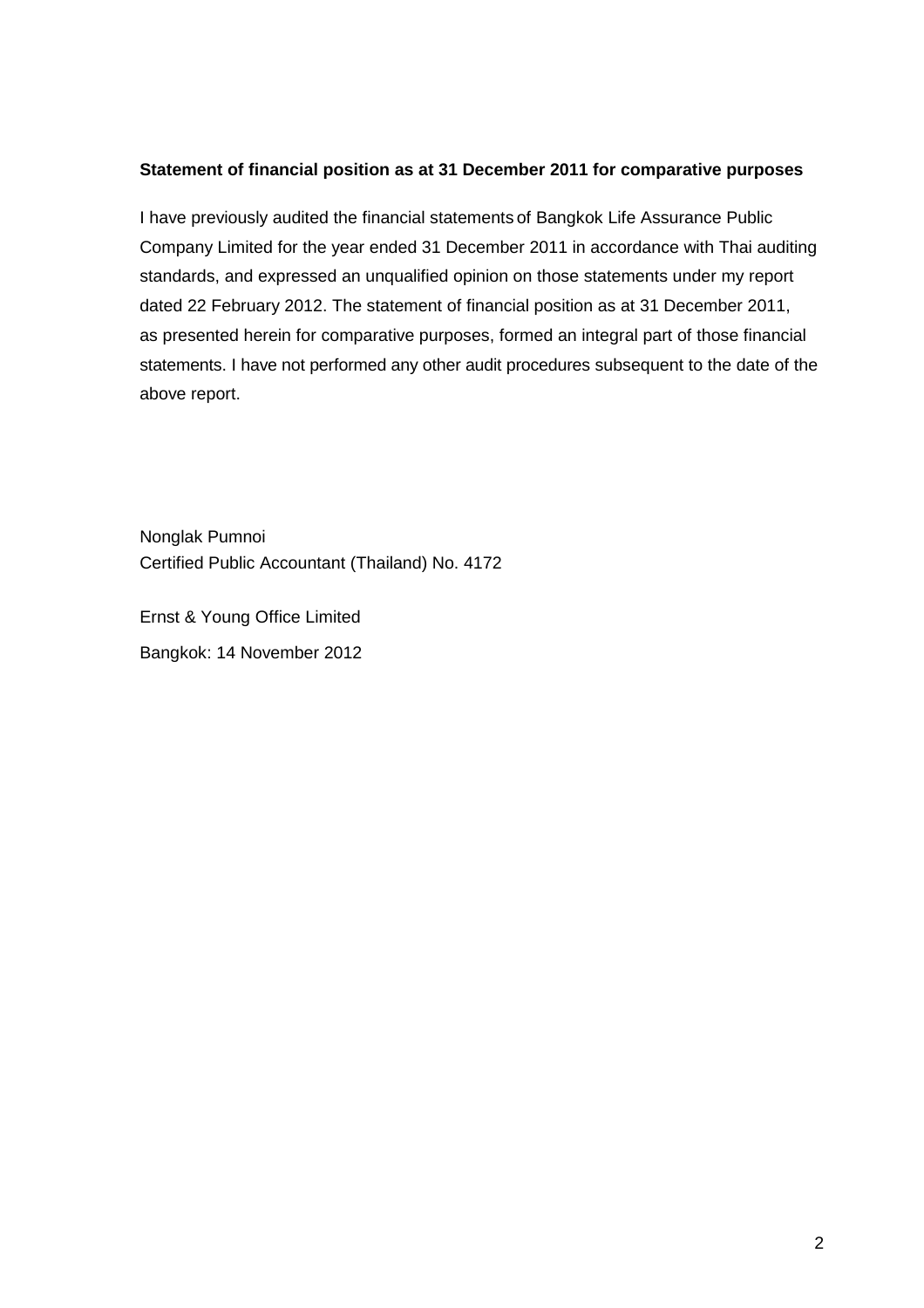#### **Statements of financial position**

#### **As at 30 September 2012 and 31 December 2011**

|                                |                |                                    | (Unit: Baht)    |
|--------------------------------|----------------|------------------------------------|-----------------|
|                                | Note           | 30 September 2012 31 December 2011 |                 |
|                                |                | (Unaudited                         | (Audited)       |
|                                |                | but reviewed)                      |                 |
| <b>Assets</b>                  |                |                                    |                 |
| Cash and cash equivalent       | 3, 18          | 2,195,693,765                      | 2,736,720,476   |
| Accrued investment income      |                | 1,663,118,478                      | 1,375,597,931   |
| Premium receivables, net       | $\overline{4}$ | 1,996,949,447                      | 2,312,647,445   |
| Reinsurance assets             | 5, 18          | 420,796,385                        | 332,055,036     |
| Investment assets              |                |                                    |                 |
| Investments in securities      | 18             |                                    |                 |
| Trading investments            | 6              | 851,058,874                        | 299,019,595     |
| Available-for-sale investments | 6              | 16,432,738,111                     | 13,358,947,452  |
| Held-to-maturity investments   | 6, 19, 20      | 108,643,699,023                    | 89,394,339,476  |
| Other investments              | 6              | 46,662,230                         | 29,587,830      |
| Loans, net                     | 7, 18          | 2,538,921,844                      | 2,113,082,452   |
| Property and equipment, net    | 8              | 317,858,107                        | 306,415,271     |
| Intangible assets, net         |                | 16,498,258                         | 21,390,815      |
| Other assets                   | 9, 18          | 210,594,683                        | 179,608,126     |
| <b>Total assets</b>            |                | 135,334,589,205                    | 112,459,411,905 |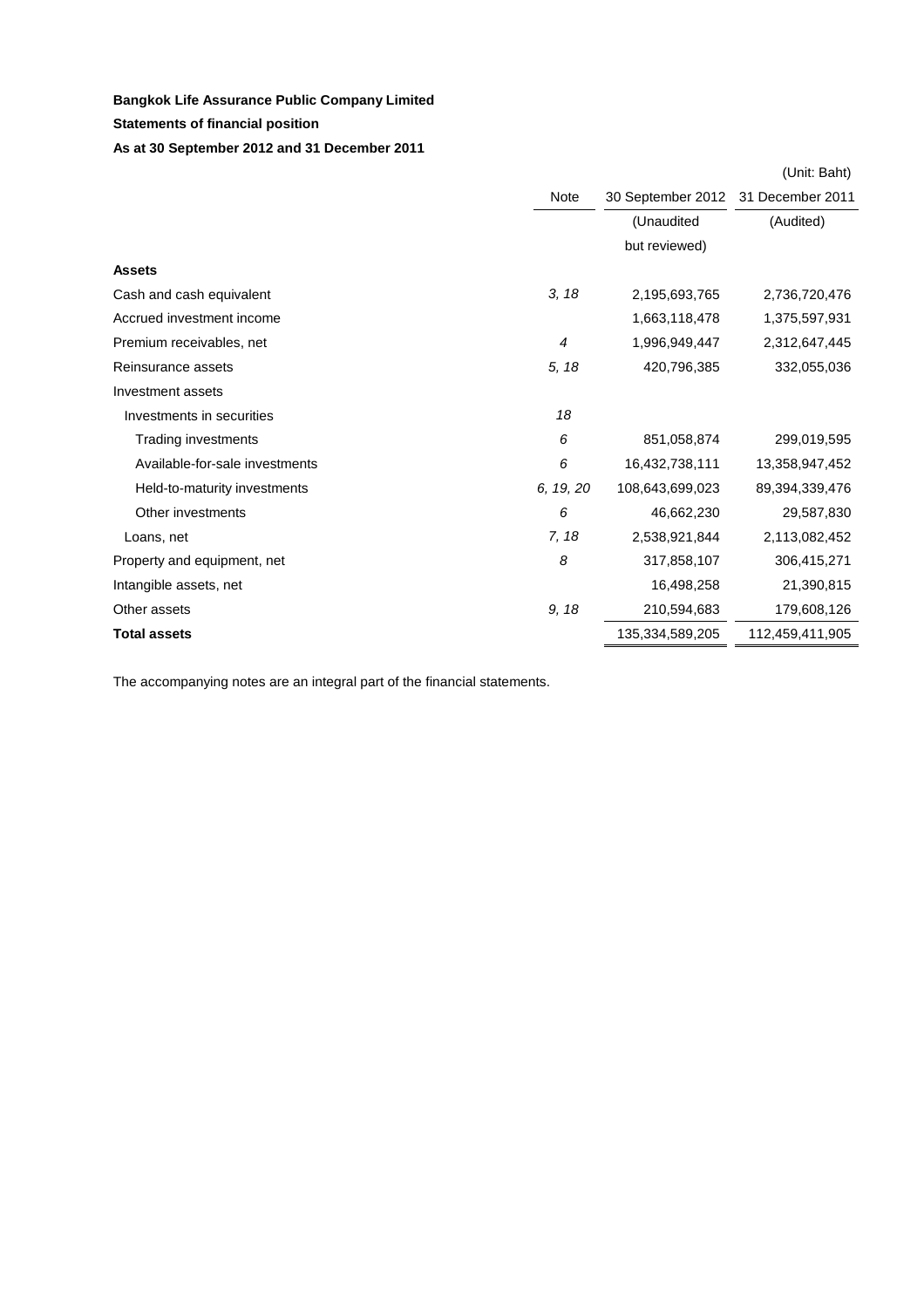# **Bangkok Life Assurance Public Company Limited Statements of financial position (continued) As at 30 September 2012 and 31 December 2011**

|                                      | Note       | 30 September 2012 31 December 2011 |                |
|--------------------------------------|------------|------------------------------------|----------------|
|                                      |            | (Unaudited                         | (Audited)      |
|                                      |            | but reviewed)                      |                |
| <b>Liabilities and equity</b>        |            |                                    |                |
| <b>Liabilities</b>                   |            |                                    |                |
| Income tax payable                   |            | 334,662,546                        | 738,563,265    |
| Amount due to reinsurers             | 10, 18     | 501,336,955                        | 266,778,378    |
| Insurance contract liabilities       |            |                                    |                |
| Life policy reserve                  | 11         | 106,299,694,338                    | 88,386,403,850 |
| Unpaid policy benefits               | 12         | 92,222,426                         | 82,588,130     |
| Loss reserves and outstanding claims | 13, 18     | 358,448,043                        | 333,830,276    |
| Premium reserve                      | 14         | 1,053,076,399                      | 1,085,196,967  |
| Other insurance liabilities          |            | 7,133,690,700                      | 6,852,174,216  |
| Employee benefit obligations         |            | 239,912,809                        | 233,793,703    |
| <b>Other liabilities</b>             | 15, 18, 21 | 1,420,894,902                      | 1,048,861,404  |
| <b>Total liabilities</b>             |            | 117,433,939,118                    | 99,028,190,189 |

The accompanying notes are an integral part of the financial statements.

(Unit: Baht)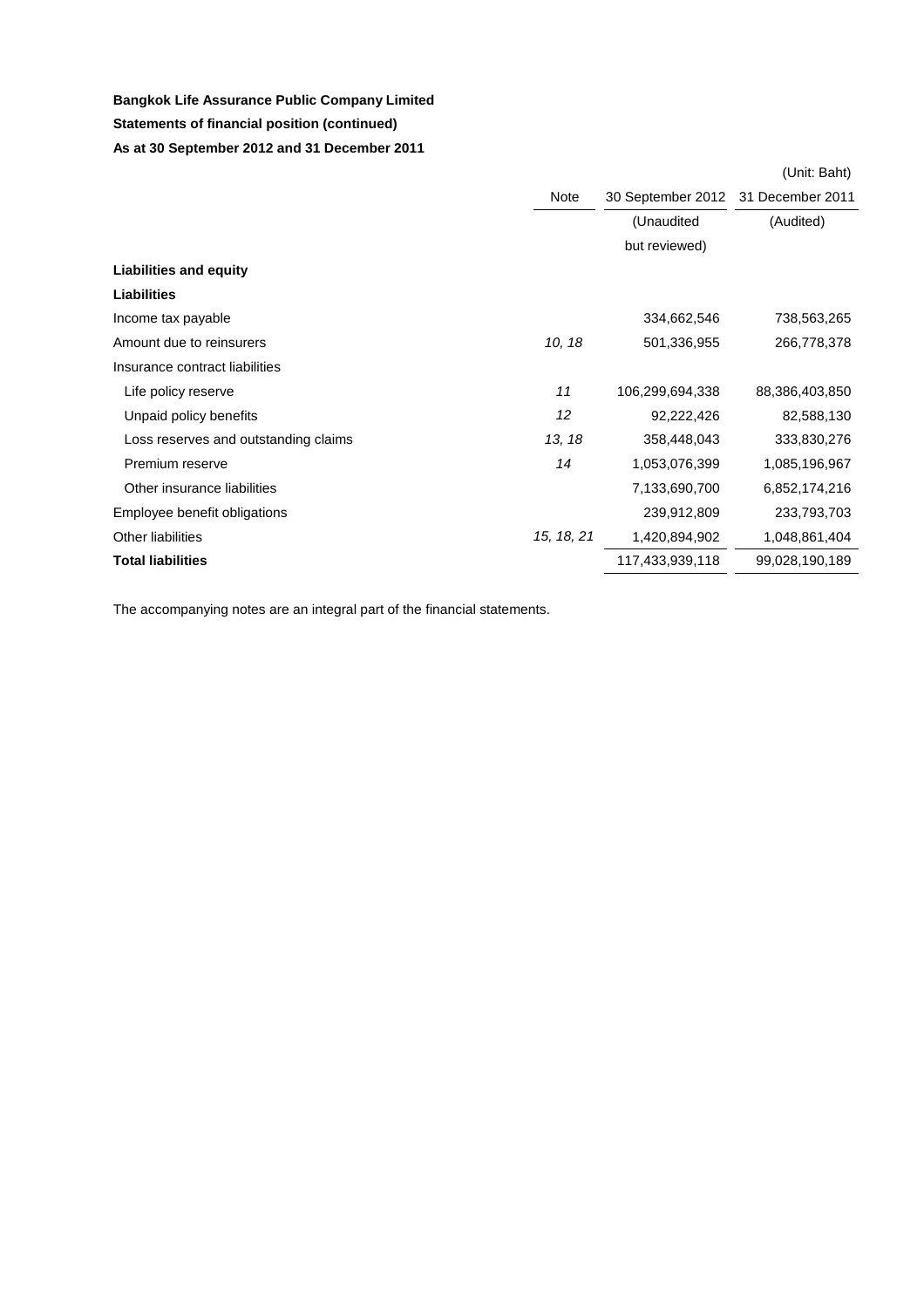# **Bangkok Life Assurance Public Company Limited Statements of financial position (continued) As at 30 September 2012 and 31 December 2011**

|                                                            | <b>Note</b> | 30 September 2012 31 December 2011 |                 |
|------------------------------------------------------------|-------------|------------------------------------|-----------------|
|                                                            |             | (Unaudited                         | (Audited)       |
|                                                            |             | but reviewed)                      |                 |
| <b>Equity</b>                                              |             |                                    |                 |
| Share capital                                              |             |                                    |                 |
| Registered                                                 |             |                                    |                 |
| 1,220,000,000 ordinary shares of Baht 1 each               |             | 1,220,000,000                      | 1,220,000,000   |
| Issued and fully paid up                                   |             |                                    |                 |
| 1,200,000,000 ordinary shares of Baht 1 each               |             | 1,200,000,000                      | 1,200,000,000   |
| Premium on share capital                                   |             | 2,699,821,268                      | 2,699,821,268   |
| Capital reserve for share-based payment transactions       | 21          | 18,876,794                         |                 |
| Subscription received in advance from exercise of warrants | 21          | 64,420,043                         |                 |
| Retained earnings                                          |             |                                    |                 |
| Appropriated                                               |             |                                    |                 |
| Legal reserve                                              |             | 122,000,000                        | 122,000,000     |
| General reserve                                            |             | 400,000,000                        | 400,000,000     |
| Unappropriated                                             |             | 8,262,445,583                      | 6,531,692,293   |
| Other components of equity                                 |             | 5,133,086,399                      | 2,477,708,155   |
| <b>Total equity</b>                                        |             | 17,900,650,087                     | 13,431,221,716  |
| <b>Total liabilities and equity</b>                        |             | 135,334,589,205                    | 112,459,411,905 |
|                                                            |             |                                    |                 |

The accompanying notes are an integral part of the financial statements.

**Directors** 

....

#### (Unit: Baht)

- - - - - - - - - - - - - - - - -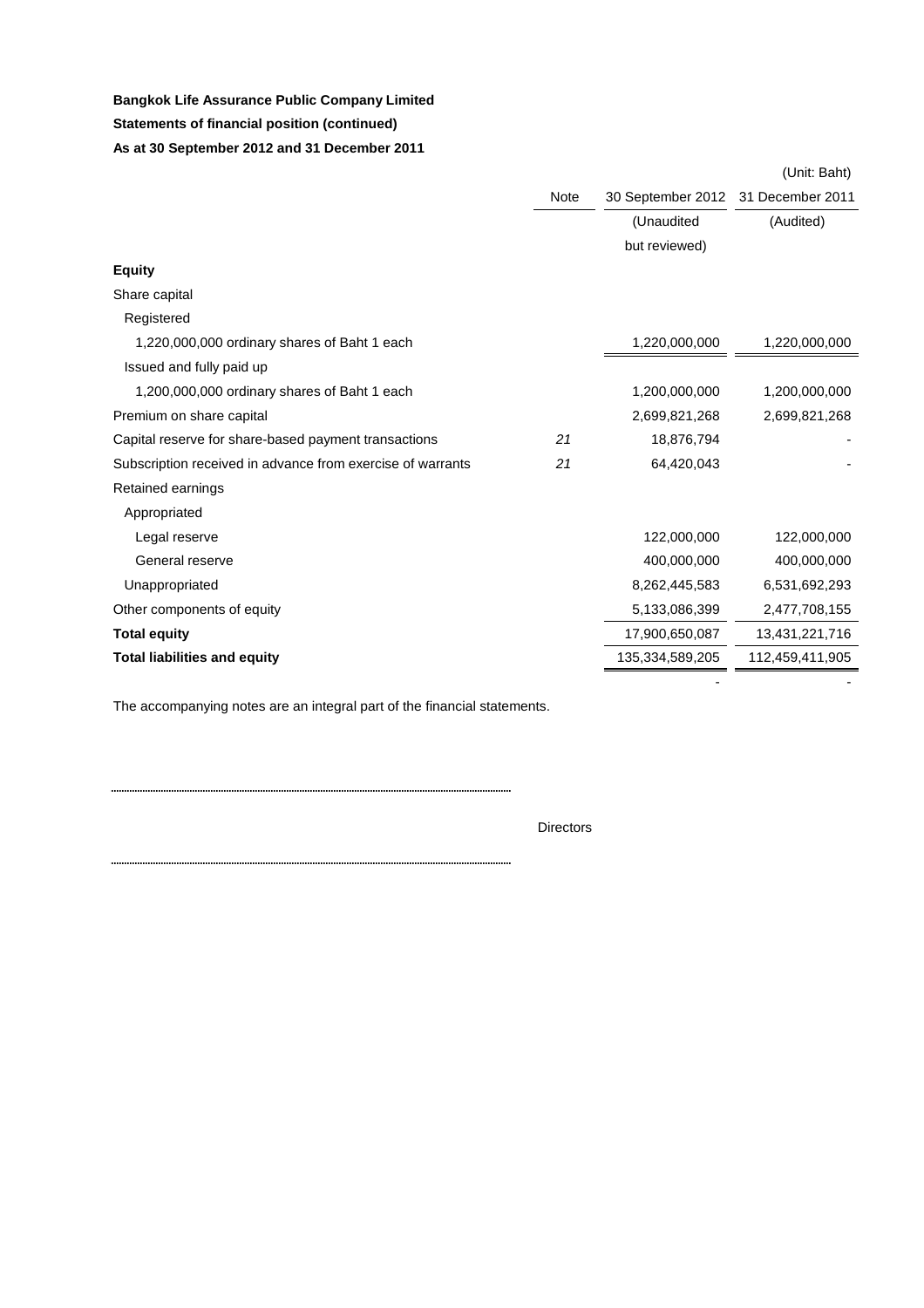#### **Statements of income**

#### **For the three-month periods ended 30 September 2012 and 2011**

|                                                    |             |                | (Unit: Baht)  |
|----------------------------------------------------|-------------|----------------|---------------|
|                                                    | <b>Note</b> | 2012           | 2011          |
| <b>Income</b>                                      |             |                |               |
| Net earned premium                                 | 16, 18      | 7,624,839,211  | 6,761,350,821 |
| Net investment income                              | 18          | 1,550,846,853  | 1,224,450,488 |
| <b>Total income</b>                                |             | 9,175,686,064  | 7,985,801,309 |
| <b>Expenses</b>                                    |             |                |               |
| Underwriting                                       |             |                |               |
| Life policy reserve increase from previous period  | 16          | 5,097,306,025  | 4,063,494,778 |
| Benefit payments to life policies and              |             |                |               |
| benefit adjustment expenses                        | 16          | 1,526,437,921  | 1,286,976,425 |
| Claims and losses adjustment expenses              | 16, 18      | 395,160,356    | 510,538,640   |
| Commissions and brokerages expenses                | 16, 18      | 609,185,251    | 523,565,447   |
| Sales promotion expenses                           | 16          | 60,719,306     | 95,495,930    |
| Other underwriting expenses                        | 16, 18      | 7,145,637      | 5,270,771     |
| Operating expenses                                 | 17, 18      | 362,134,981    | 298,580,881   |
| <b>Total underwriting expenses</b>                 |             | 8,058,089,477  | 6,783,922,872 |
| <b>Profit from underwriting</b>                    |             | 1,117,596,587  | 1,201,878,437 |
| Gains on investments                               | 6           | 106,882,232    | 172,187,303   |
| Fair value gains on trading investments            |             | 11,100,841     | 966,636       |
| Other income                                       |             | 4,582,983      | 3,819,942     |
| Gains (losses) on exchange                         |             | (30, 736, 643) | 2,043,596     |
| <b>Profit from operations</b>                      |             | 1,209,426,000  | 1,380,895,914 |
| Contribution to the Office of Insurance Commission |             | 12,698,458     | 12,490,664    |
| Contribution to the Life Insurance Fund            |             | 7,721,199      | 6,872,130     |
| Profit before corporate income tax                 |             | 1,189,006,343  | 1,361,533,120 |
| Corporate income tax                               |             | 345,001,029    | 298,661,518   |
| <b>Profit for the period</b>                       |             | 844,005,314    | 1,062,871,602 |
| <b>Earnings per share</b>                          | 22          |                |               |
| Basic earnings per share                           |             |                |               |
| Profit for the period                              |             | 0.703          | 0.886         |
| Diluted earnings per share                         |             |                |               |
| Profit for the period                              |             | 0.698          | 0.878         |
|                                                    |             |                |               |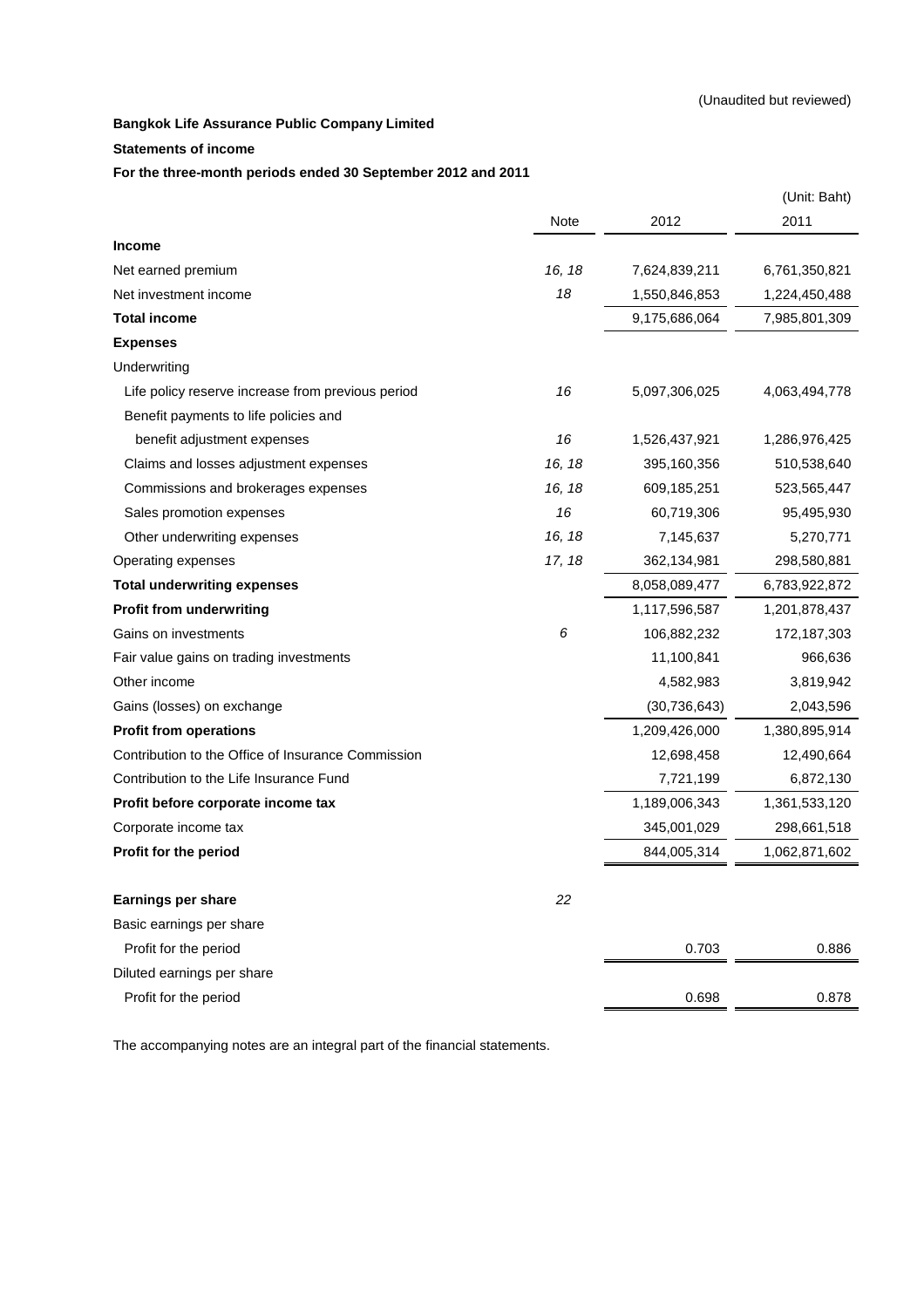**Statements of comprehensive income**

#### **For the three-month periods ended 30 September 2012 and 2011**

|                                                                       |               | (Unit: Baht)    |
|-----------------------------------------------------------------------|---------------|-----------------|
|                                                                       | 2012          | 2011            |
| Profit for the period                                                 | 844,005,314   | 1,062,871,602   |
| Other comprehensive income:                                           |               |                 |
| Gains (losses) on changes in values of available-for-sale investments | 1,338,668,320 | (348, 596, 128) |
| Other comprehensive income for the period                             | 1,338,668,320 | (348, 596, 128) |
| Total comprehensive income for the period                             | 2,182,673,634 | 714,275,474     |
|                                                                       |               |                 |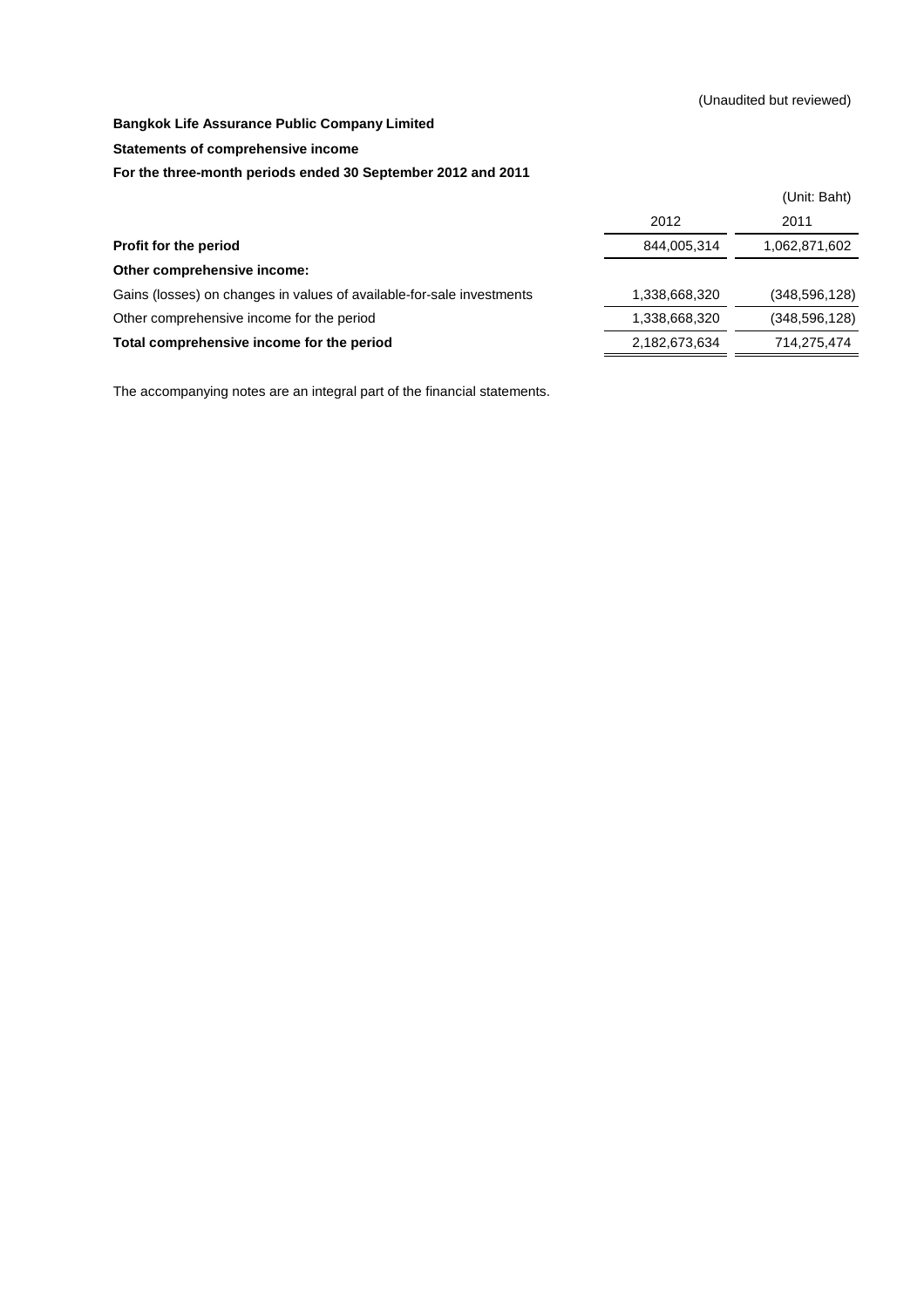#### **Statements of income (continued)**

**For the nine-month periods ended 30 September 2012 and 2011**

|                                                    |        |                   | (Unit: Baht)   |
|----------------------------------------------------|--------|-------------------|----------------|
|                                                    | Note   | 2012              | 2011           |
| <b>Income</b>                                      |        |                   |                |
| Net earned premium                                 | 16, 18 | 26,400,749,763    | 22,581,354,479 |
| Net investment income                              | 18     | 4,236,028,451     | 3,403,056,269  |
| <b>Total income</b>                                |        | 30,636,778,214    | 25,984,410,748 |
| <b>Expenses</b>                                    |        |                   |                |
| Underwriting                                       |        |                   |                |
| Life policy reserve increase from previous period  | 16     | 17,913,290,488    | 13,538,954,837 |
| Benefit payments to life policies and              |        |                   |                |
| benefit adjustment expenses                        | 16     | 4,756,336,220     | 3,959,639,608  |
| Claims and losses adjustment expenses              | 16, 18 | 1,087,445,409     | 1,258,501,655  |
| Commissions and brokerages expenses                | 16, 18 | 2,119,818,151     | 1,940,794,172  |
| Sales promotion expenses                           | 16     | 244,549,762       | 325,959,540    |
| Other underwriting expenses                        | 16, 18 | 19,398,326        | 14,921,266     |
| Operating expenses                                 | 17, 18 | 1,040,234,896     | 903,504,962    |
| <b>Total underwriting expenses</b>                 |        | 27, 181, 073, 252 | 21,942,276,040 |
| <b>Profit from underwriting</b>                    |        | 3,455,704,962     | 4,042,134,708  |
| Gains on investments                               | 6      | 422,375,384       | 330,897,226    |
| Fair value losses on trading investments           |        | (6,702,714)       | (15, 451, 227) |
| Other income                                       |        | 11,384,594        | 10,020,919     |
| Gains (losses) on exchange                         |        | (29, 550, 924)    | 4,294,238      |
| <b>Profit from operations</b>                      |        | 3,853,211,302     | 4,371,895,864  |
| Contribution to the Office of Insurance Commission |        | 45,022,934        | 42,956,363     |
| Contribution to the Life Insurance Fund            |        | 26,805,110        | 22,967,558     |
| Profit before corporate income tax                 |        | 3,781,383,258     | 4,305,971,943  |
| Corporate income tax                               |        | 1,215,890,268     | 963,957,855    |
| Profit for the period                              |        | 2,565,492,990     | 3,342,014,088  |
| <b>Earnings per share</b>                          | 22     |                   |                |
| Basic earnings per share                           |        |                   |                |
| Profit for the period                              |        | 2.138             | 2.785          |
| Diluted earnings per share                         |        |                   |                |
| Profit for the period                              |        | 2.122             | 2.765          |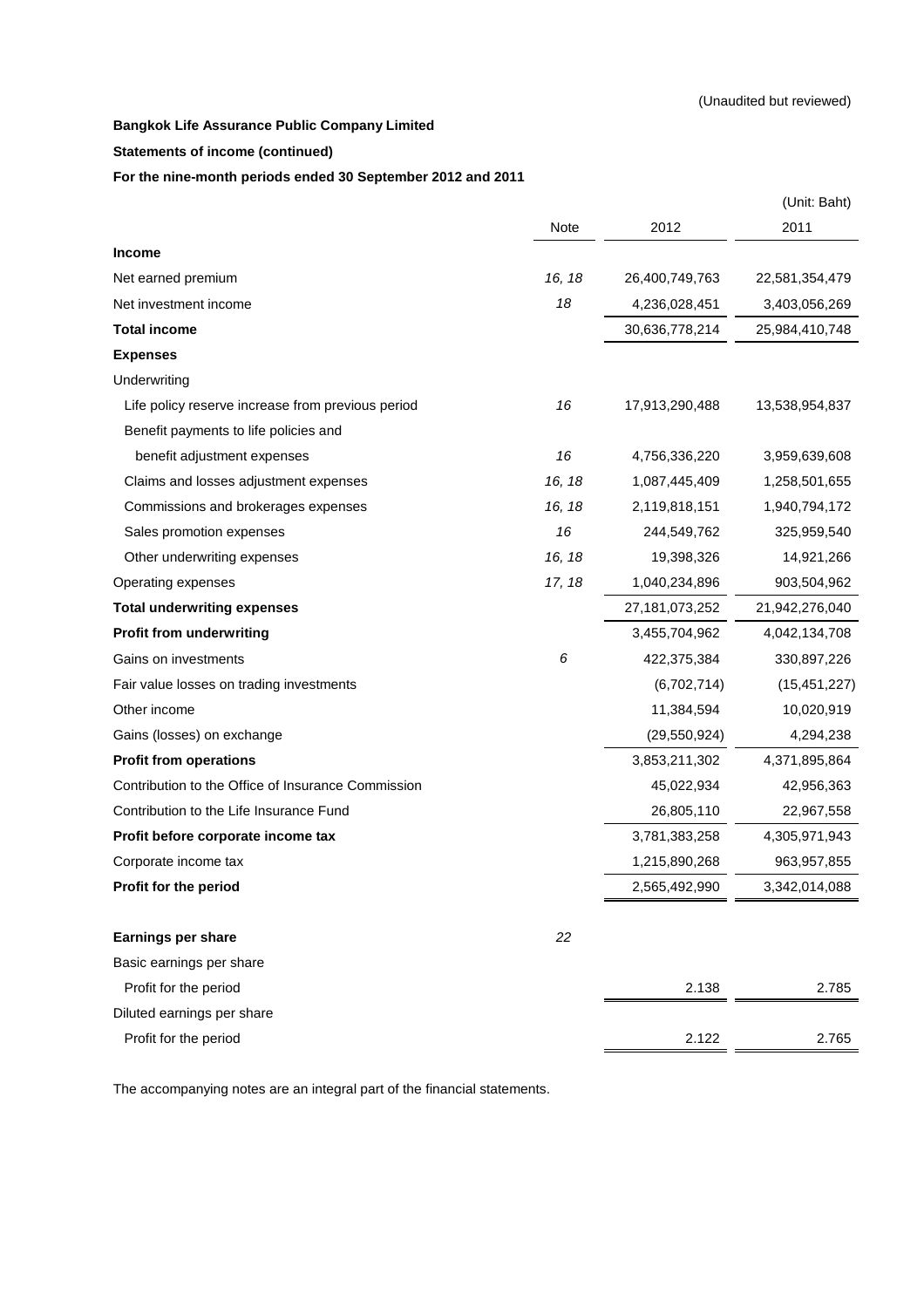#### **Statements of comprehensive income (continued)**

#### **For the nine-month periods ended 30 September 2012 and 2011**

|                                                                     |               | (Unit: Baht)    |
|---------------------------------------------------------------------|---------------|-----------------|
|                                                                     | 2012          | 2011            |
| Profit for the period                                               | 2,565,492,990 | 3,342,014,088   |
| Other comprehensive income                                          |               |                 |
| Gains (losses) on change in value of available-for-sale investments | 2,655,378,244 | (307, 035, 926) |
| Other comprehensive income for the period                           | 2,655,378,244 | (307, 035, 926) |
| Total comprehensive income for the period                           | 5,220,871,234 | 3,034,978,162   |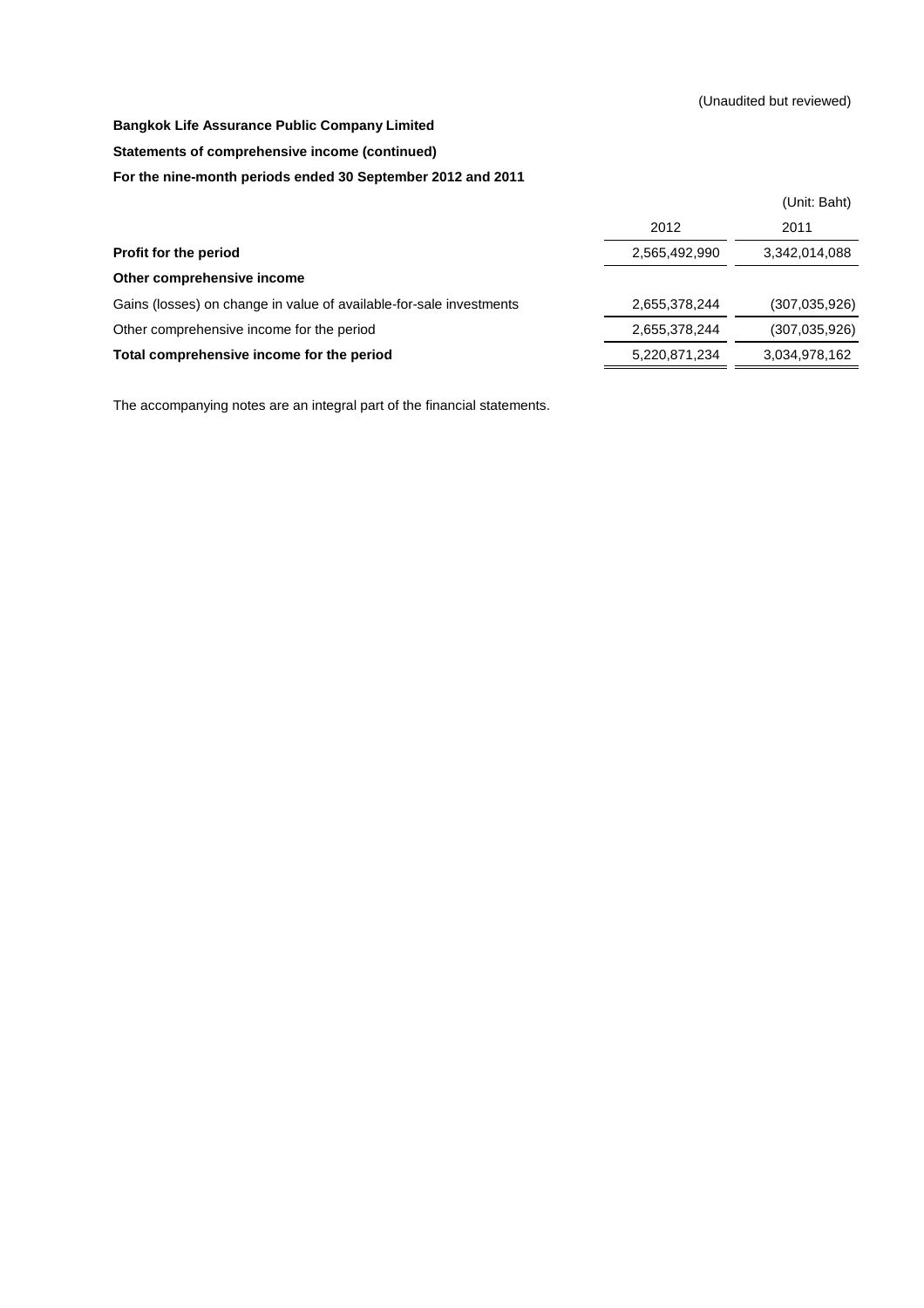#### **Statements of cash flows**

#### **For the nine-month periods ended 30 September 2012 and 2011**

|                                                                       |                     | (Unit: Baht)         |
|-----------------------------------------------------------------------|---------------------|----------------------|
|                                                                       | 2012                | 2011                 |
| Cash flows from operating activities                                  |                     |                      |
| Direct premium written, net                                           | 26,958,051,628      | 22,085,680,966       |
| Interest income                                                       | 3,263,941,276       | 2,634,482,509        |
| Dividend income                                                       | 684,566,626         | 484,753,584          |
| Other investment income                                               | 423,789,666         | 378,754,616          |
| Other income                                                          | 11,538,052          | 10,476,628           |
| Benefit payments to life policies during the period                   | (5,412,732,394)     | (4,788,518,881)      |
| Dividends to policyholders                                            | (53,657,900)        | (31,071,600)         |
| Commissions and brokerages                                            | (2, 122, 275, 367)  | (2, 106, 733, 276)   |
| Other underwriting expenses                                           | (230, 313, 130)     | (383, 524, 338)      |
| Operating expenses                                                    | (1, 117, 145, 989)  | (573, 233, 665)      |
| Other expenses                                                        | (81, 622, 399)      | (77, 977, 043)       |
| Corporate income tax                                                  | (1,619,790,988)     | (1, 177, 148, 904)   |
| Net cash from operating activities                                    | 20,704,349,081      | 16,455,940,596       |
| Cash flows from investing activities                                  |                     |                      |
| Cash flows from                                                       |                     |                      |
| Investments in securities                                             | 69,542,336,670      | 111,095,996,159      |
| Loans                                                                 | 585,344,840         | 810,500,936          |
| Deposits at financial institutions                                    | 1,585,000,000       |                      |
| Property and equipment                                                | 70,851              | 103,226              |
| Net cash from investing activities                                    | 71,712,752,361      | 111,906,600,321      |
| Cash flows used in                                                    |                     |                      |
| Investments in securities                                             | (90,808,518,914)    | (126,690,038,547)    |
| Loans                                                                 | (862, 357, 604)     | (468, 410, 387)      |
| Deposits at financial institutions                                    | (450,000,000)       | (1,250,000,000)      |
| Property and equipment                                                | (66, 931, 978)      | (34, 325, 258)       |
| Net cash used in investing activities                                 | (92, 187, 808, 496) | (128, 442, 774, 192) |
| Net cash used in investing activities                                 | (20, 475, 056, 135) | (16, 536, 173, 871)  |
| Cash flows from financing activities                                  |                     |                      |
| Subscription received in advance from exercise of warrants            | 64,420,043          |                      |
| Dividends paid                                                        | (834, 739, 700)     | (931, 396, 297)      |
| Net cash used in financing activities                                 | (770, 319, 657)     | (931, 396, 297)      |
| Net decrease in cash and cash equivalents                             | (541, 026, 711)     | (1,011,629,572)      |
| Cash and cash equivalents at beginning of period                      | 2,736,720,476       | 3,579,532,959        |
| Cash and cash equivalents at end of period (Note 3)                   | 2,195,693,765       | 2,567,903,387        |
| Supplemental cash flows information                                   |                     |                      |
| Non-cash item                                                         |                     |                      |
| Gains (losses) on changes in values of available-for-sale investments | 2,655,378,244       | (307, 035, 926)      |
| Capital reserve for share-based payment                               | 18,876,794          |                      |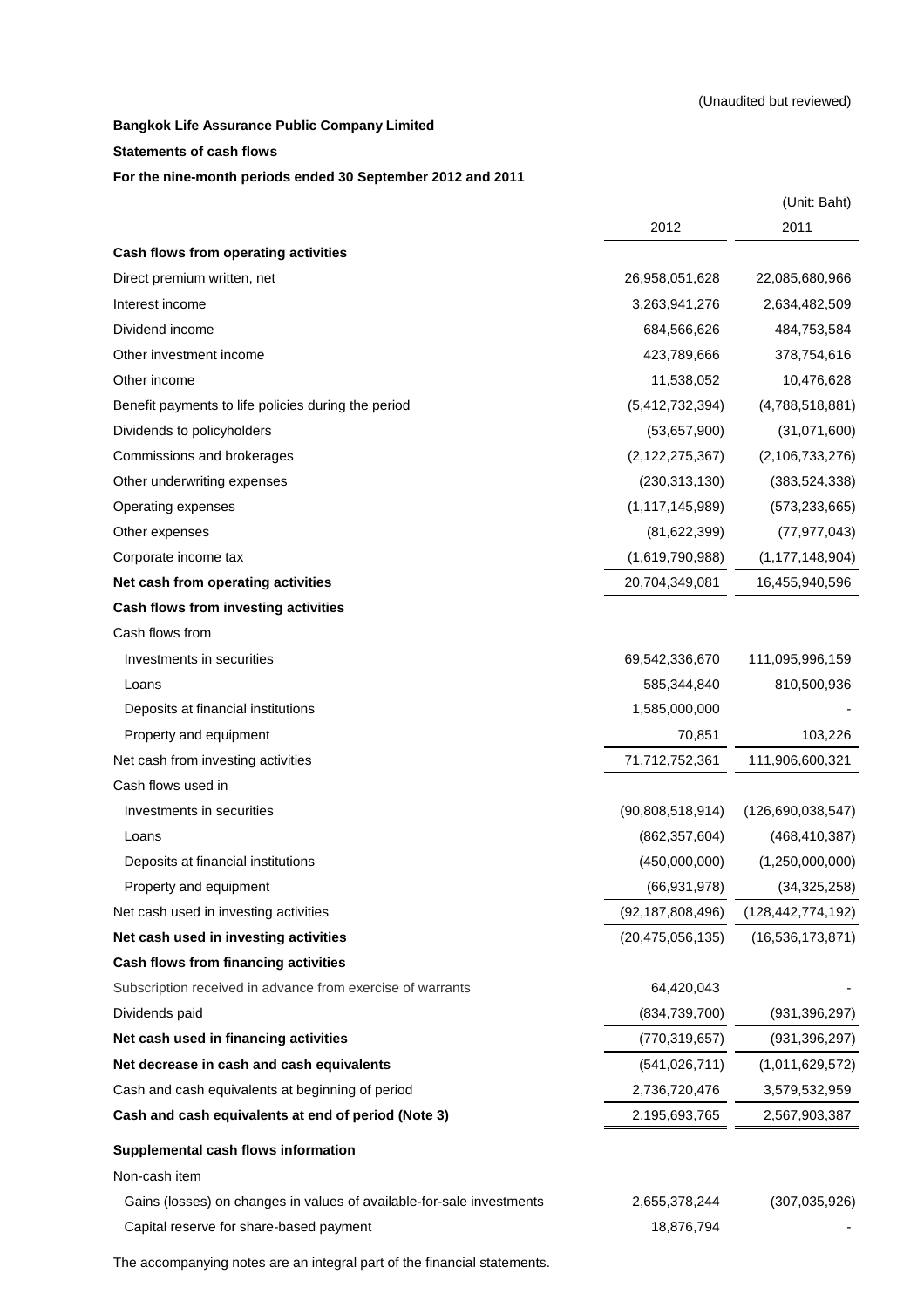#### **Statements of changes in equity**

**For the nine-month periods ended 30 September 2012 and 2011**

|                                                  |      |               |               |                 |                                       |               |                          |                 | Other components of equity |                          |                 |
|--------------------------------------------------|------|---------------|---------------|-----------------|---------------------------------------|---------------|--------------------------|-----------------|----------------------------|--------------------------|-----------------|
|                                                  |      |               |               | Capital reserve |                                       |               |                          |                 | Other comprehensive income |                          |                 |
|                                                  |      | Issued and    |               |                 | for share-based Subscription received |               | Retained earnings        |                 | Surplus on changes         | Total other              |                 |
|                                                  |      | fully paid-up |               | payment         | in advance from                       |               | Appropriated             |                 | in value of available-     | components of            |                 |
|                                                  | Note | share capital | Share premium | transactions    | exercise of warrants                  | Legal reserve | General reserve          | Unappropriated  | for-sale investments       | equity                   | Total           |
| Balance as at 31 December 2010                   |      | 1,200,000,000 | 2,699,821,268 |                 |                                       | 122,000,000   | 400,000,000              | 4,154,178,577   | 2,340,704,225              | 2,340,704,225            | 10,916,704,070  |
| Cumulative effect of change in accounting policy |      |               |               |                 |                                       |               |                          |                 |                            |                          |                 |
| for employee benefits                            |      |               |               |                 |                                       |               |                          | (108, 188, 146) |                            |                          | (108, 188, 146) |
| Dividend paid                                    | 23   |               |               |                 | ٠                                     |               | $\overline{\phantom{a}}$ | (931, 396, 297) |                            | $\sim$                   | (931, 396, 297) |
| Total comprehensive income for the period        |      |               |               |                 | $\overline{\phantom{a}}$              |               |                          | 3,342,014,088   | (307, 035, 926)            | (307, 035, 926)          | 3,034,978,162   |
| Balance as at 30 September 2011                  |      | 1,200,000,000 | 2,699,821,268 |                 |                                       | 122,000,000   | 400,000,000              | 6,456,608,222   | 2,033,668,299              | 2,033,668,299            | 12,912,097,789  |
| Balance as at 31 December 2011                   |      | 1,200,000,000 | 2,699,821,268 |                 |                                       | 122,000,000   | 400,000,000              | 6,531,692,293   | 2,477,708,155              | 2,477,708,155            | 13,431,221,716  |
| Capital reserve for share-based payment          |      |               |               |                 |                                       |               |                          |                 |                            |                          |                 |
| transactions                                     | 21   |               |               | 18,876,794      |                                       |               |                          |                 |                            |                          | 18,876,794      |
| Subscription received in advance from            |      |               |               |                 |                                       |               |                          |                 |                            |                          |                 |
| exercise of warrants                             | 21   |               |               |                 | 64,420,043                            |               |                          |                 |                            |                          | 64,420,043      |
| Dividend paid                                    | 23   |               |               |                 | ٠                                     |               | $\sim$                   | (834,739,700)   |                            | $\overline{\phantom{a}}$ | (834, 739, 700) |
| Total comprehensive income for the period        |      |               |               |                 |                                       |               |                          | 2,565,492,990   | 2,655,378,244              | 2,655,378,244            | 5,220,871,234   |
| Balance as at 30 September 2012                  |      | 1,200,000,000 | 2,699,821,268 | 18,876,794      | 64,420,043                            | 122,000,000   | 400,000,000              | 8,262,445,583   | 5,133,086,399              | 5,133,086,399            | 17,900,650,087  |
|                                                  |      |               |               |                 |                                       |               |                          |                 |                            |                          |                 |

The accompanying notes are an integral part of the financial statements.

(Unaudited but reviewed)

(Unit: Baht)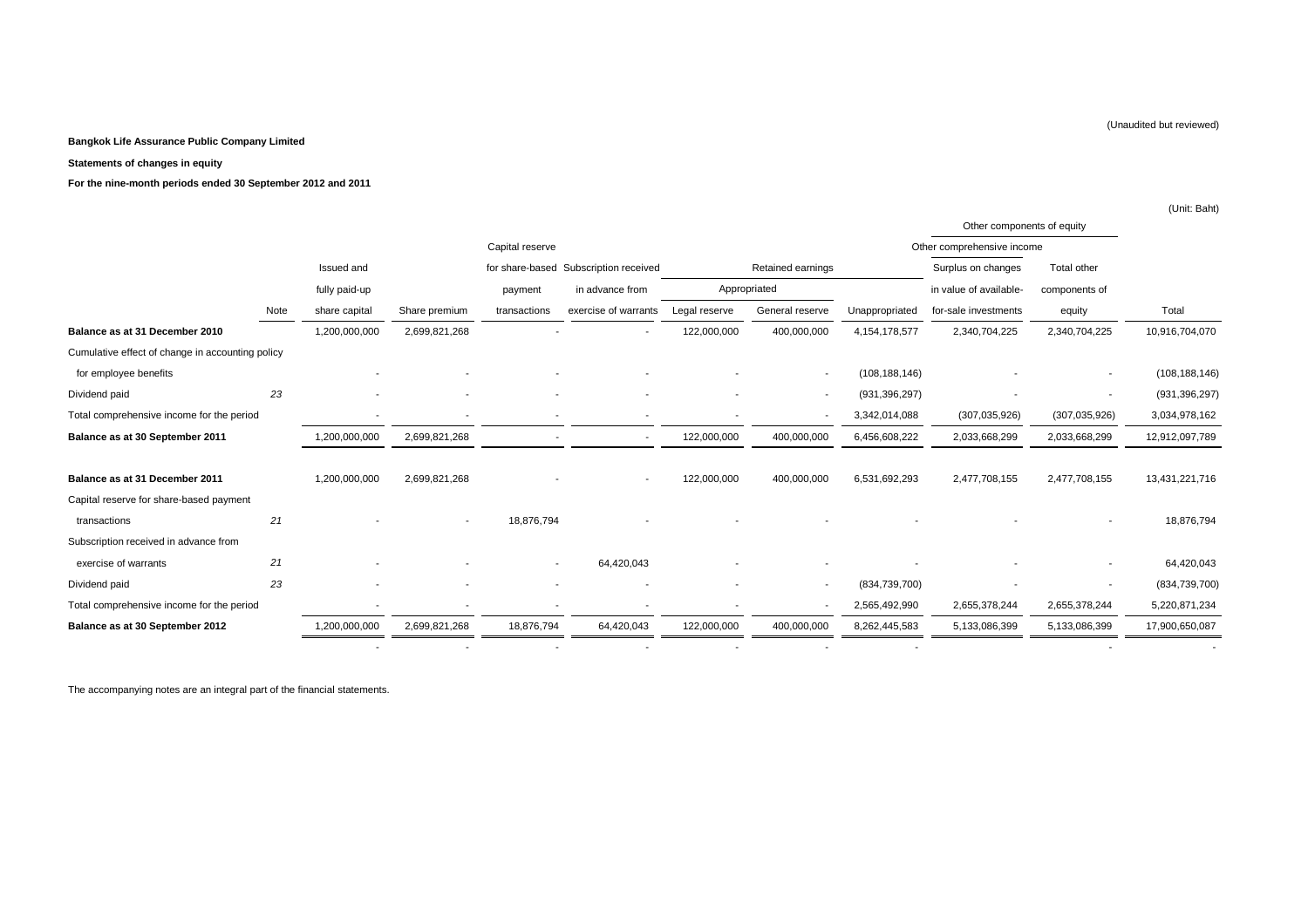# **Bangkok Life Assurance Public Company Limited Notes to interim financial statements For the three-month and nine-month periods ended 30 September 2012 and 2011**

# **1. General information**

# **1.1 Corporate information**

Bangkok Life Assurance Public Company Limited ("the Company") is a public company incorporated and domiciled in Thailand. Its major shareholder is Nippon Life Insurance Company, which was incorporated in Japan. The Company is principally engaged in the provision of life insurance business. The registered office of the Company is at 23/115-121, Royal City Avenue, Rama 9 Road, Bangkapi, Huaykwang, Bangkok.

# **1.2 Basis of preparation of interim financial statements**

These interim financial statements are prepared in accordance with Thai Accounting Standard No. 34 (revised 2009) "Interim Financial Reporting" and the Declaration of the Insurance Commission dated 27 May 2010, with the Company choosing to present condensed interim financial statements. However, the Company has presented the statements of financial position, income, comprehensive income, changes in equity, and cash flows in the same format as that used for the annual financial statements.

 These interim financial statements are intended to provide information additional to that included in the latest annual financial statements. Accordingly, they focus on new activities, events and circumstances so as not to duplicate information previously reported. These interim financial statements should therefore be read in conjunction with the latest annual financial statements.

 The interim financial statements in Thai language are the official statutory financial statements of the Company. The interim financial statements in English language have been translated from the Thai language financial statements.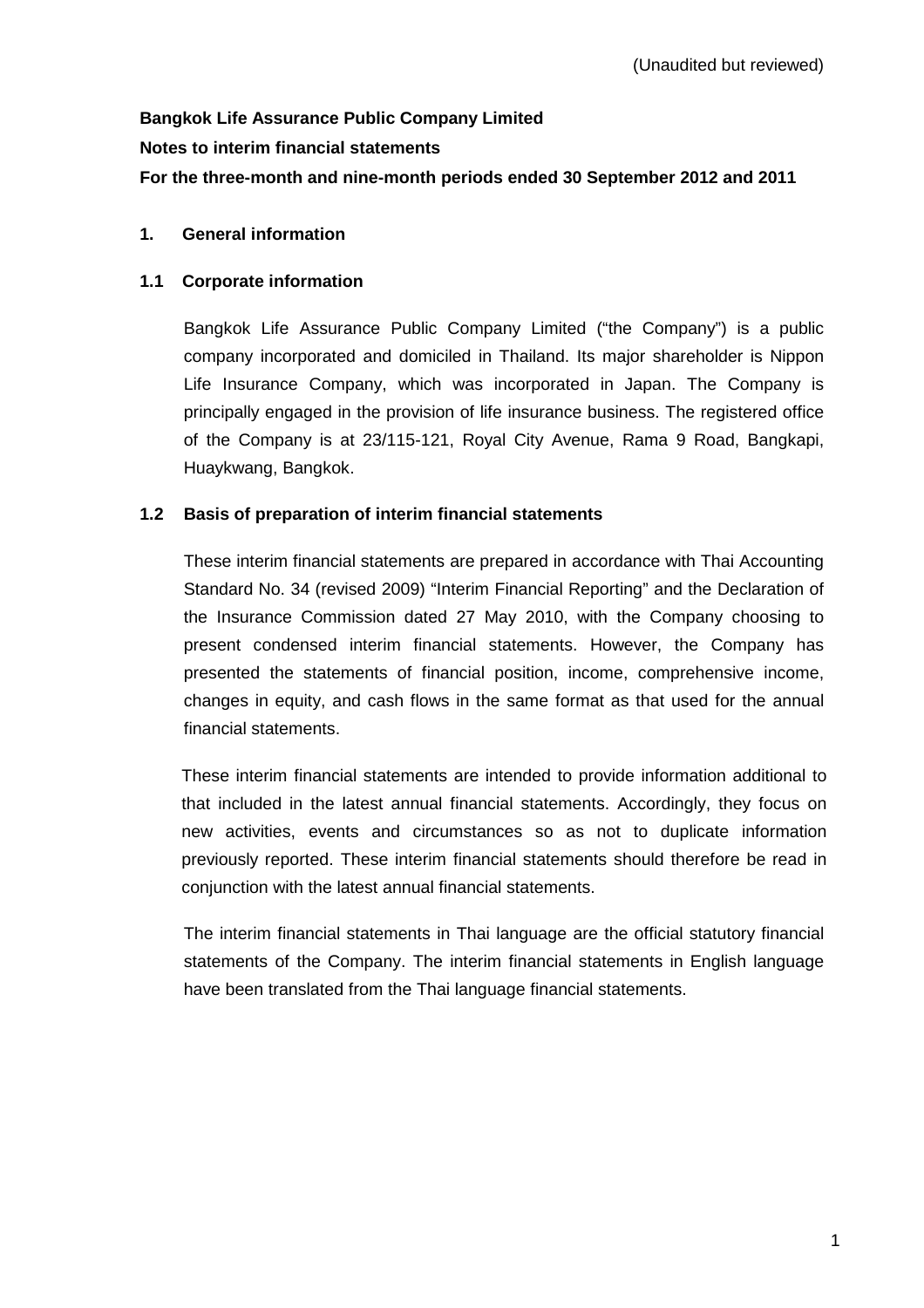# **1.3 Significant accounting policies**

 The interim financial statements have been prepared using the same accounting policies and methods of computation as were used for the financial statements for the year ended 31 December 2011, except for the accounting policy for share-based payment transactions arising from the allocation of warrants to employees and management personnel during the current period, as described in Note 21 which is as follows:

### **Equity-settled share-based payment transactions**

 The Company recognises the share-based payment transactions at the date on which the options are granted, based on the fair value of the share options. They are recorded as expenses over the vesting period of the share options, and a capital reserve for share-based payment transactions is presented in equity.

 Estimating fair value for share-based payment transactions requires determination relating to appropriate assumptions, including the expected life of the share options, share price volatility and dividend yield.

### **2. New accounting standard issued during the period and not yet effective**

 During the current period, the Federation of Accounting Professions issued Thai Financial Reporting Standard No. 8 "Operating Segments", which is effective for fiscal years beginning on or after 1 January 2013.

The Company's management believes that this financial reporting standard will not have any significant impact on the financial statements when it is initially applied.

#### **3. Cash and cash equivalents**

|                                                |                                    | (Unit: Baht)    |
|------------------------------------------------|------------------------------------|-----------------|
|                                                | 30 September 2012 31 December 2011 |                 |
| Cash on hand                                   | 2,401,457                          | 5,741,220       |
| Deposits at banks with no fixed maturity date  | 563,292,308                        | 710,979,256     |
| Deposits at banks with fixed maturity date     | 2,370,000,000                      | 1,875,000,000   |
| Total cash and financial institutions          | 2,935,693,765                      | 2,591,720,476   |
| Short-term investments which amounts maturing  |                                    |                 |
| within 3 months                                |                                    | 2,020,000,000   |
| Less: Deposits at banks which amounts maturing |                                    |                 |
| in over 3 months                               | (740,000,000)                      | (1,875,000,000) |
| Cash and cash equivalents                      | 2,195,693,765                      | 2,736,720,476   |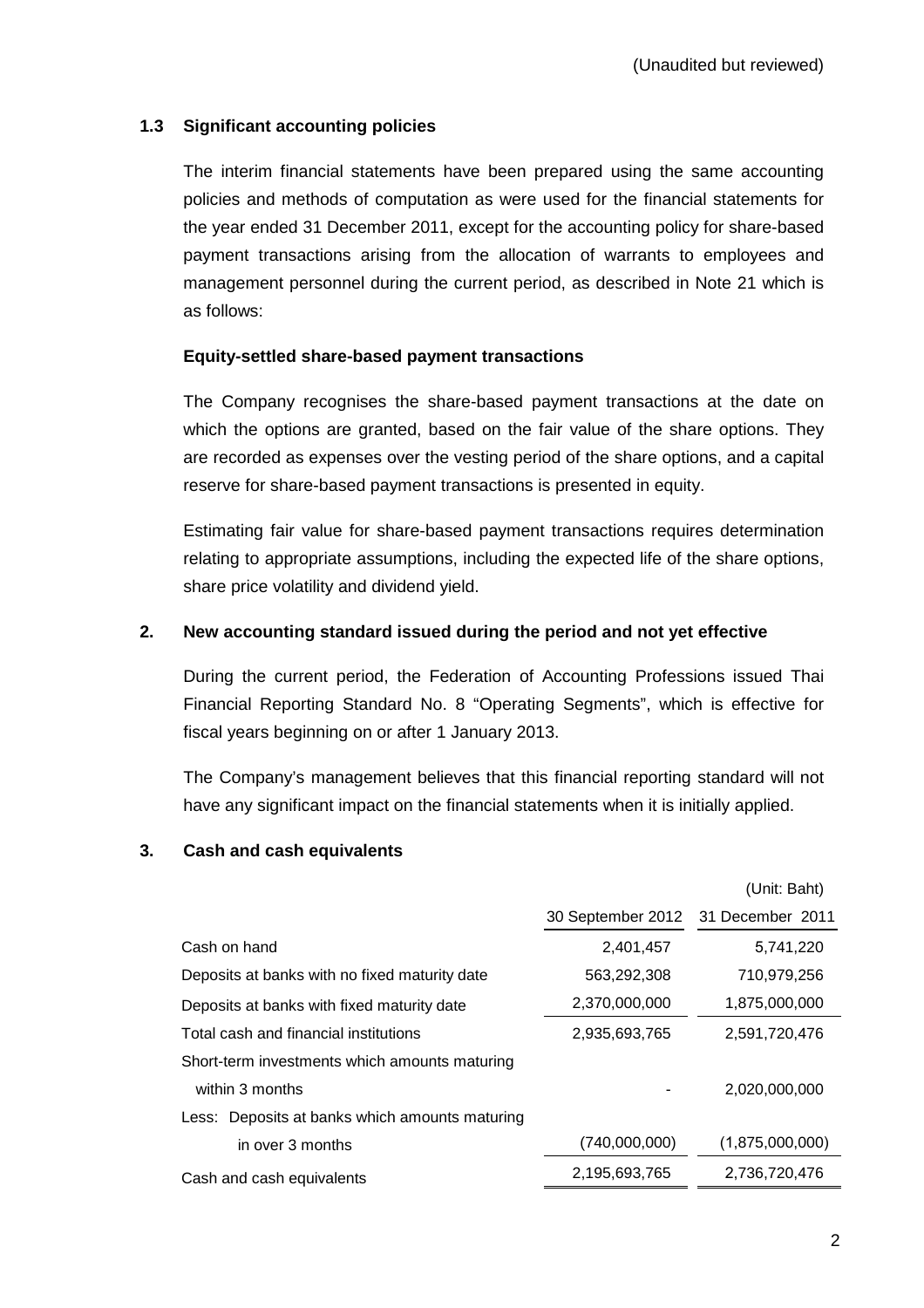As at 30 September 2012, interest rates of saving account, fixed account and promissory notes are 0.625% - 6.10% per annum (31 December 2011: 0.75% - 6.10% per annum).

#### **4. Premium receivables**

 The balances as at 30 September 2012 and 31 December 2011 of premium receivables are classified by aging from the maturity date under the stipulated credit terms as follows:

(Unit: Baht)

|                           | 30 September 2012           |             |               |  |
|---------------------------|-----------------------------|-------------|---------------|--|
|                           | Due from<br>Due from agents |             |               |  |
|                           | insured                     | and brokers | Total         |  |
| Not yet due               | 1,848,155,487               | 110,789,946 | 1,958,945,433 |  |
| Not over 30 days          | 3,725,558                   | 13,803,032  | 17,528,590    |  |
| Over 30 days to 60 days   | 562,907                     | 2,569,663   | 3,132,570     |  |
| Over 60 days to 90 days   | 3,275                       | 4,867,488   | 4,870,763     |  |
| Over 90 days to 1 year    | 9,408,333                   | 2,384,280   | 11,792,613    |  |
| Over 1 year               | 10,315                      | 669,163     | 679,478       |  |
| Total premium receivables | 1,861,865,875               | 135.083.572 | 1.996.949.447 |  |

(Unit: Baht)

|                           | 31 December 2011 |                 |               |  |
|---------------------------|------------------|-----------------|---------------|--|
|                           | Due from         | Due from agents |               |  |
|                           | insured          | and brokers     | Total         |  |
| Not yet due               | 2,243,833,205    | 28,594,810      | 2,272,428,015 |  |
| Not over 30 days          | 1,633,290        | 13,826,807      | 15,460,097    |  |
| Over 30 days to 60 days   | 2,678,410        | 3,149,146       | 5,827,556     |  |
| Over 60 days to 90 days   | 1,223,199        | 2,970,963       | 4,194,162     |  |
| Over 90 days to 1 year    | 799,176          | 13,565,635      | 14,364,811    |  |
| Over 1 year               | 10,315           | 362,489         | 372,804       |  |
| Total premium receivables | 2,250,177,595    | 62,469,850      | 2,312,647,445 |  |

 For premium receivables due form agents and brokers, the Company has stipulated credit term. For overdue premium receivables, the Company has the legal process with such agents and brokers.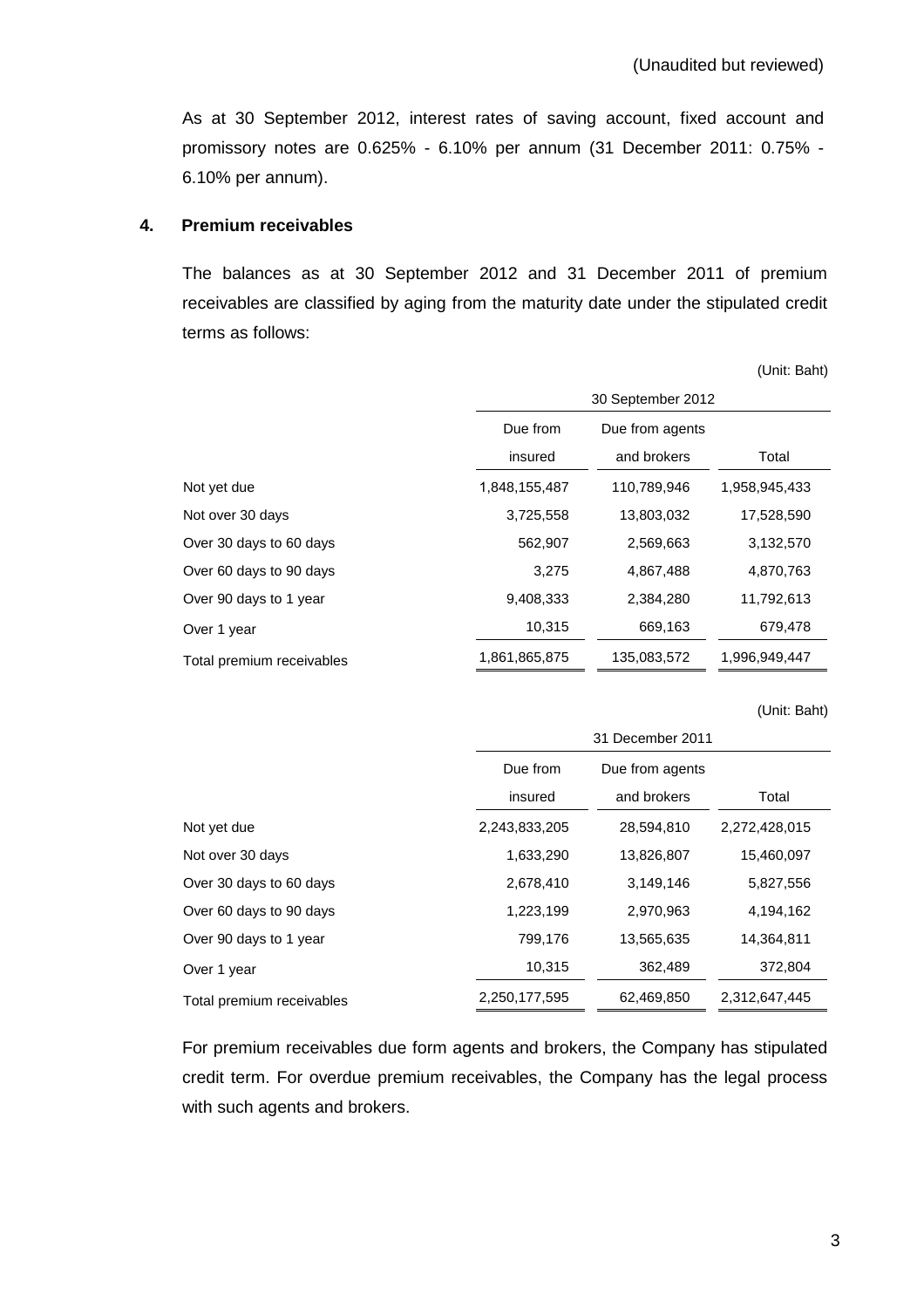#### **5. Reinsurance assets**

|                                              |                                    | (Unit: Baht) |
|----------------------------------------------|------------------------------------|--------------|
|                                              | 30 September 2012 31 December 2011 |              |
| Insurance reserve refundable from reinsurers | 49,660,543                         | 44,362,258   |
| Amounts due from reinsurers                  | 371,135,842                        | 287,692,778  |
| Reinsurance assets                           | 420,796,385                        | 332,055,036  |
|                                              |                                    |              |

The balances as at 30 September 2012 and 31 December 2011 of amounts due from reinsurers are classified by aging as follows:

|                                   |                                    | (Unit: Baht) |
|-----------------------------------|------------------------------------|--------------|
|                                   | 30 September 2012 31 December 2011 |              |
| Not yet due                       | 371,135,842                        | 287,692,778  |
| Total amounts due from reinsurers | 371,135,842                        | 287,692,778  |

#### **6. Investments in securities**

|                                      |                |                   |                  | (Unit: Baht)   |  |
|--------------------------------------|----------------|-------------------|------------------|----------------|--|
|                                      |                | 30 September 2012 | 31 December 2011 |                |  |
|                                      | Cost/          |                   | Cost/            |                |  |
|                                      | Amortised cost | Fair value        | Amortised cost   | Fair value     |  |
| <b>Trading investments</b>           |                |                   |                  |                |  |
| Government and state enterprise      |                |                   |                  |                |  |
| securities                           | 823,464,070    | 817,218,824       |                  |                |  |
| <b>Equity securities</b>             | 34,297,518     | 33,840,050        | 312,236,412      | 299,019,595    |  |
| Total                                | 857,761,588    | 851,058,874       | 312,236,412      | 299,019,595    |  |
| Less: Unrealised losses              | (6,702,714)    |                   | (13, 216, 817)   |                |  |
| <b>Total trading investments</b>     | 851,058,874    | 851,058,874       | 299,019,595      | 299,019,595    |  |
| Available-for-sale investments       |                |                   |                  |                |  |
| Government and state enterprise      |                |                   |                  |                |  |
| securities                           | 3,102,715,555  | 3,139,730,511     | 3,344,214,777    | 3,352,146,912  |  |
| Private enterprises debt securities  | 50,000,031     | 50,305,814        | 50,000,157       | 51,417,081     |  |
| <b>Equity securities</b>             | 6,125,811,931  | 10,999,881,433    | 5,247,888,506    | 7,574,918,105  |  |
| Unit trusts                          | 1,221,456,856  | 1,354,557,770     | 1,814,664,836    | 1,973,107,798  |  |
| Foreign unit trusts                  | 821,608,000    | 888,262,583       | 423,350,000      | 407,357,556    |  |
| Total                                | 11,321,592,373 | 16,432,738,111    | 10,880,118,276   | 13,358,947,452 |  |
| Add: Unrealised gains                | 5,111,145,738  |                   | 2,478,829,176    |                |  |
| Total available-for-sale investments | 16,432,738,111 | 16,432,738,111    | 13,358,947,452   | 13,358,947,452 |  |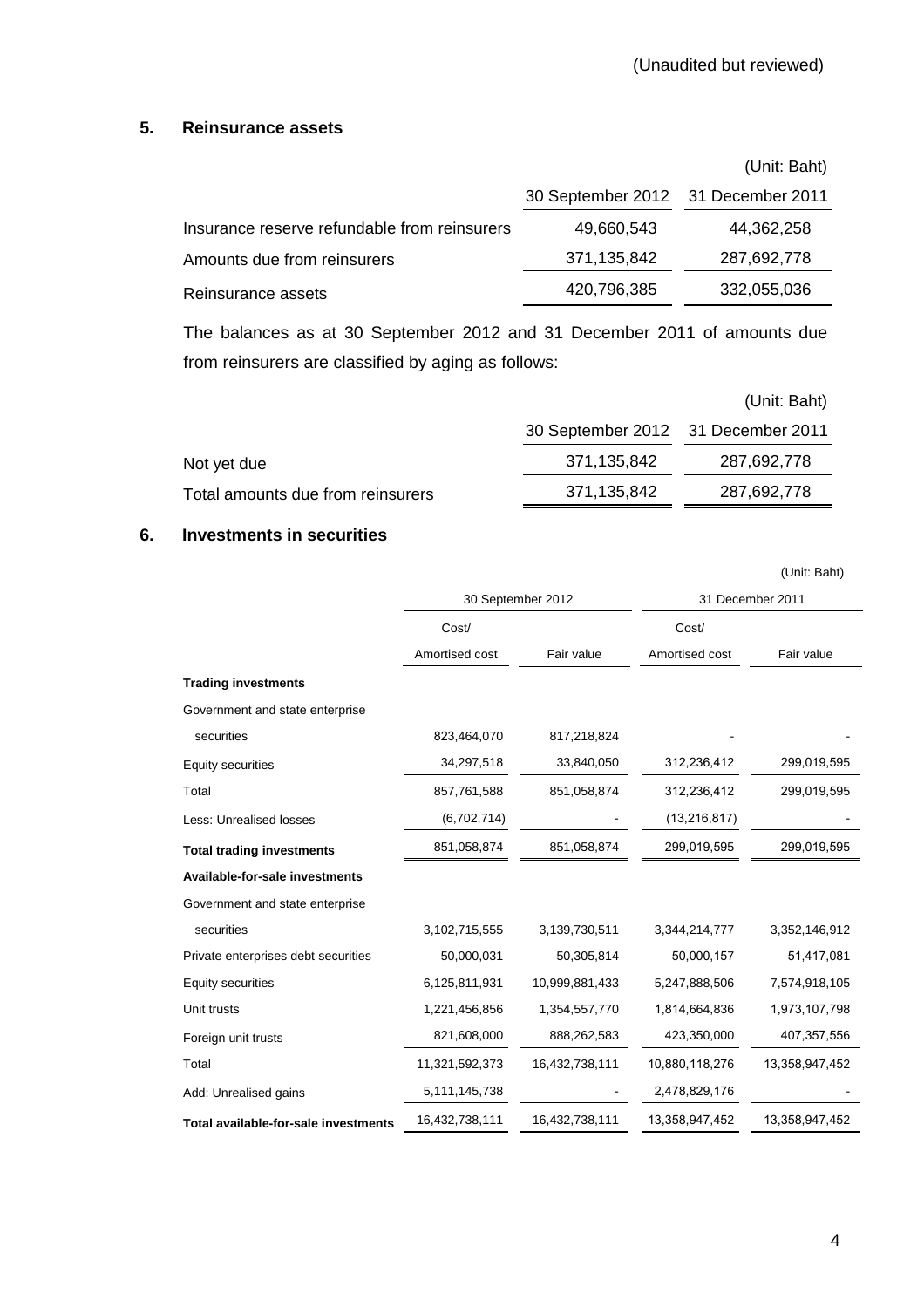# (Unaudited but reviewed)

|                                     |                   |            |                  | (Unit: Baht) |  |
|-------------------------------------|-------------------|------------|------------------|--------------|--|
|                                     | 30 September 2012 |            | 31 December 2011 |              |  |
|                                     | Cost/             |            | Cost/            |              |  |
|                                     | Amortised cost    | Fair value | Amortised cost   | Fair value   |  |
| Held-to-maturity investments        |                   |            |                  |              |  |
| Government and state enterprise     |                   |            |                  |              |  |
| securities                          | 83,070,503,655    |            | 64,863,202,582   |              |  |
| Private enterprises debt securities | 19,409,525,483    |            | 17,860,621,815   |              |  |
| Foreign debt securities             | 5,423,669,885     |            | 4,795,515,079    |              |  |
| Deposits at banks which amounts     |                   |            |                  |              |  |
| maturing in over 3 months           | 740,000,000       |            | 1,875,000,000    |              |  |
| Total held-to-maturity investments  | 108,643,699,023   |            | 89,394,339,476   |              |  |
| <b>Other investments</b>            |                   |            |                  |              |  |
| Equity securities                   | 29,587,830        |            | 29,587,830       |              |  |
| Foreign equity securities           | 17,074,400        |            |                  |              |  |
| <b>Total other investments</b>      | 46,662,230        |            | 29,587,830       |              |  |

Investments in debt securities as at 30 September 2012 and 31 December 2011 will be matured redemption as follows:

|                                              |                   |                |                    | (Unit: Baht)    |  |  |  |
|----------------------------------------------|-------------------|----------------|--------------------|-----------------|--|--|--|
|                                              | 30 September 2012 |                |                    |                 |  |  |  |
|                                              |                   |                | Period to maturity |                 |  |  |  |
|                                              | Within 1 year     | $1 - 5$ years  | Over 5 years       | Total           |  |  |  |
| <b>Trading investments</b>                   |                   |                |                    |                 |  |  |  |
| Government and state enterprise securities   |                   | 109,140,491    | 714,323,579        | 823,464,070     |  |  |  |
| Add (less): Unrealised gains (losses)        |                   | 636,809        | (6,882,055)        | (6, 245, 246)   |  |  |  |
| <b>Total trading investments</b>             |                   | 109,777,300    | 707,441,524        | 817,218,824     |  |  |  |
| <b>Available-for-sale investments</b>        |                   |                |                    |                 |  |  |  |
| Government and state enterprise securities   |                   | 1,524,782,237  | 1,577,933,318      | 3,102,715,555   |  |  |  |
| Private enterprises debt securities          | 50,000,031        |                |                    | 50,000,031      |  |  |  |
| Total                                        | 50,000,031        | 1,524,782,237  | 1,577,933,318      | 3,152,715,586   |  |  |  |
| Add: Unrealised gains                        | 305,783           | 8,749,270      | 28,265,686         | 37,320,739      |  |  |  |
| Total available-for-sale debt investments    | 50,305,814        | 1,533,531,507  | 1,606,199,004      | 3,190,036,325   |  |  |  |
| <b>Held-to-maturity investments</b>          |                   |                |                    |                 |  |  |  |
| Government and state enterprise securities   | 2,945,559,104     | 8,498,195,253  | 71,626,749,298     | 83,070,503,655  |  |  |  |
| Private enterprises debt securities          | 1,370,000,000     | 4,317,000,000  | 13,722,525,483     | 19,409,525,483  |  |  |  |
| Foreign debt securities                      |                   | 3,777,776,202  | 1,645,893,683      | 5,423,669,885   |  |  |  |
| Deposits at banks which amounts maturing in  |                   |                |                    |                 |  |  |  |
| over 3 months                                | 40,000,000        | 700,000,000    |                    | 740,000,000     |  |  |  |
| Total held-to-maturity debt investments, net | 4,355,559,104     | 17,292,971,455 | 86,995,168,464     | 108,643,699,023 |  |  |  |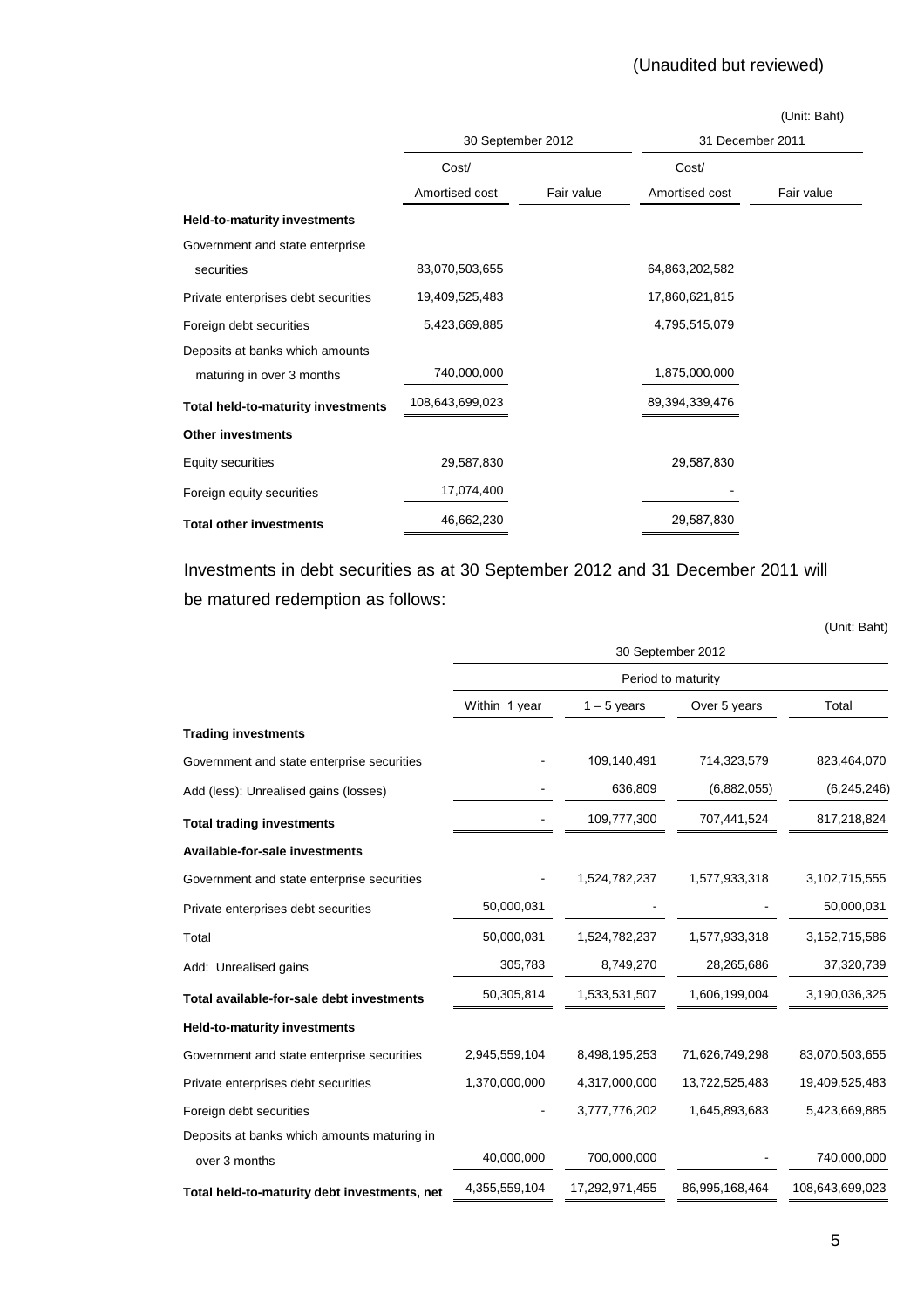|                                              | 31 December 2011   |                |                |                |  |  |  |
|----------------------------------------------|--------------------|----------------|----------------|----------------|--|--|--|
|                                              | Period to maturity |                |                |                |  |  |  |
|                                              | Within 1 year      | $1 - 5$ years  | Over 5 years   | Total          |  |  |  |
| Available-for-sale investments               |                    |                |                |                |  |  |  |
| Government and state enterprise securities   |                    | 1,263,769,233  | 1,694,531,377  | 2,958,300,610  |  |  |  |
| Private enterprises debt securities          | 50,000,157         |                |                | 50,000,157     |  |  |  |
| Total                                        | 50,000,157         | 1,263,769,233  | 1,694,531,377  | 3,008,300,767  |  |  |  |
| Add: Unrealised gains                        | 1,416,923          | 1,910,708      | 65,809,465     | 69,137,096     |  |  |  |
| Total available-for-sale debt investments    | 51,417,080         | 1,265,679,941  | 1,760,340,842  | 3,077,437,863  |  |  |  |
| Held-to-maturity debt investments            |                    |                |                |                |  |  |  |
| Government and state enterprise securities   | 1,428,831,067      | 7,386,680,543  | 56,047,690,972 | 64,863,202,582 |  |  |  |
| Private enterprises debt securities          | 4,770,000,000      | 3,756,000,000  | 9,334,621,815  | 17,860,621,815 |  |  |  |
| Foreign debt securities                      |                    | 2,969,473,362  | 1,826,041,717  | 4,795,515,079  |  |  |  |
| Deposits at banks which amounts maturing in  |                    |                |                |                |  |  |  |
| over 3 months                                | 1,575,000,000      | 300,000,000    |                | 1,875,000,000  |  |  |  |
| Total held-to-maturity debt investments, net | 7,773,831,067      | 14,412,153,905 | 67,208,354,504 | 89,394,339,476 |  |  |  |

As at 30 September 2012, the Company has pledged government and state enterprise bonds as life assurance policy reserve and assets pledged with the Registrar in accordance with the Life Insurance Act as mentioned in Notes 19 and 20.

 Details of investments in promissory notes and bills of exchange which contain embedded derivatives as follows:

- (a) As at 30 September 2012, the Company has investments of Baht 1,300 million (31 December 2011: Baht 1,800 million) in promissory notes and bills of exchange, which have been classified as held-to-maturity investments and are presented at amortised cost. Such notes were issued by local banks and branches of foreign commercial banks, have remaining lives of 7 - 9 years, and contain conditions related to early redemption rights or put options obliging the Company to purchase additional notes released by issuers.
- (b) As at 30 September 2012, the Company has investments of Baht 1,510 million (31 December 2011: Baht 1,330 million) in promissory notes and bills of exchange, which have been classified as held-to-maturity investments and are presented at amortised cost. Such notes were issued by branches of foreign commercial banks, have remaining lives of 4 years, and contain conditions whereby settlement of principal and interest is to be received on the maturity date per the agreement.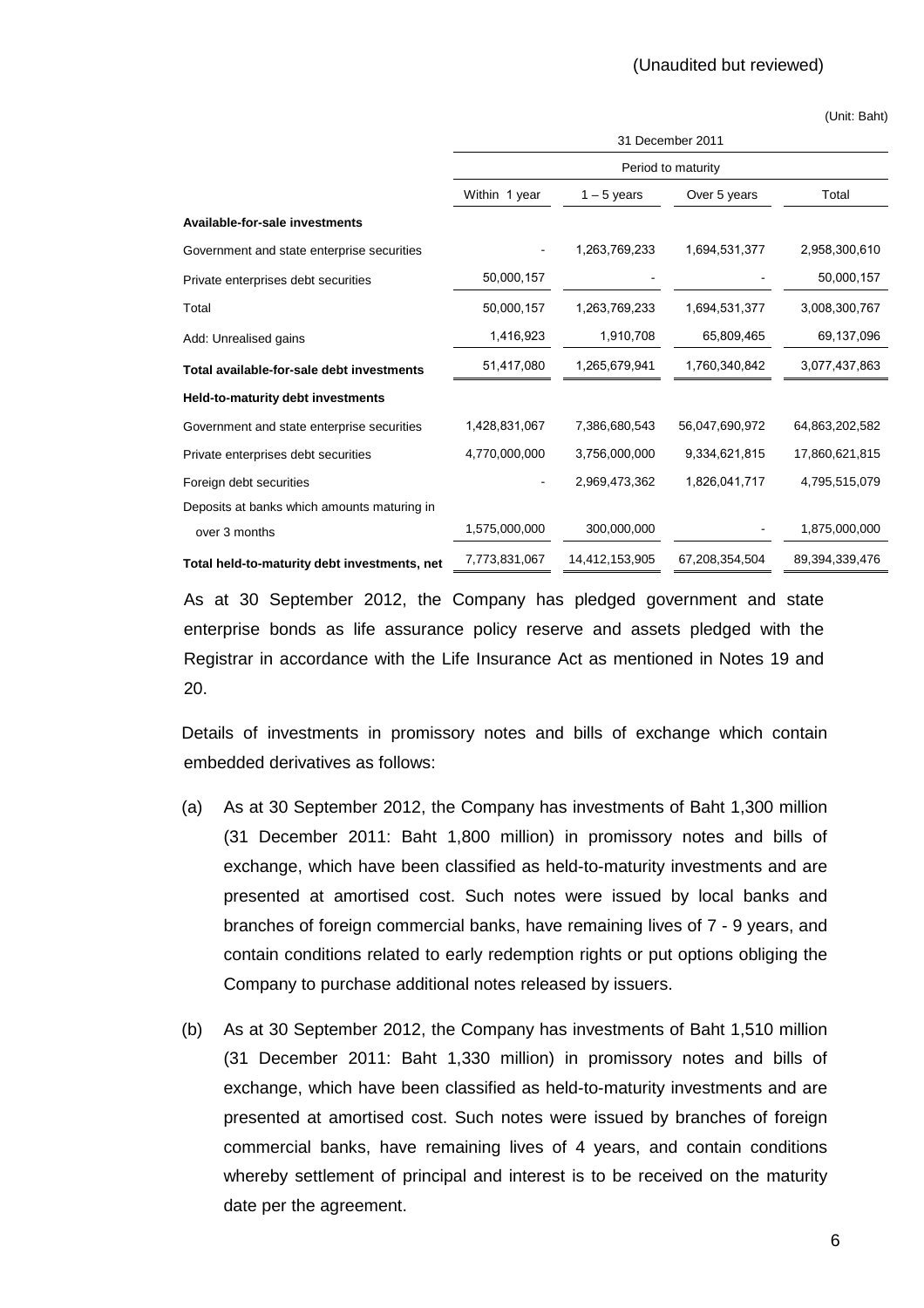- (c) As at 30 September 2012, the Company has investments of Baht 3,600 million (31 December 2011: Baht 600 million) in promissory notes and bills of exchange, which have been classified as held-to-maturity investments and are presented at amortised cost. Such notes were issued by branches of foreign commercial banks, have remaining lives of 7 - 10 years, and contain conditions whereby settlement of interest is to be received based on the rate of return of government bond (CMT Index) or the interest rate of fixed deposit (6mTHBFIX).
- (d) As at 30 September 2012, the Company has investments of Baht 1,400 million (31 December 2011: Baht 900 million) in promissory notes and bills of exchange, which have been classified as held-to-maturity investments and are presented at amortised cost. Such notes were issued by branches of foreign commercial banks, have remaining lives of 8 - 10 years, and contain conditions whereby settlement of principal is based on the credit event.

 The promissory notes and bills of exchange contain embedded derivatives that are not closely related to the host contract instruments, except for structured note as described in (b).

The Company recorded gains (losses) from investments in securities for the threemonth and nine-month periods ended 30 September 2012 and 2011 by included the following.

|                                             |                             |             |                            | (Unit: Baht)       |  |  |
|---------------------------------------------|-----------------------------|-------------|----------------------------|--------------------|--|--|
|                                             | For the three-month periods |             | For the nine-month periods |                    |  |  |
|                                             | ended 30 September          |             |                            | ended 30 September |  |  |
|                                             | 2012                        | 2011        | 2012                       | 2011               |  |  |
| Gains on sales of trading investments       | 4,065,421                   | 32,035,877  | 131,628,803                | 56,045,565         |  |  |
| Gains on sales of available-for-sale        |                             |             |                            |                    |  |  |
| investments                                 | 88,672,875                  | 141,596,900 | 269,188,745                | 280,647,135        |  |  |
| Gains (losses) on sales of held-to-maturity |                             |             |                            |                    |  |  |
| investments                                 | (964)                       | 3,390,822   | (964)                      | 3,390,822          |  |  |
| Losses on sales of other investments        |                             | (336, 296)  |                            | (336, 296)         |  |  |
| Unrealised gains (losses) on foreign        |                             |             |                            |                    |  |  |
| exchange contracts                          | 14,144,900                  | (4,500,000) | 21,558,800                 | (8,850,000)        |  |  |
| Total                                       | 106,882,232                 | 172,187,303 | 422.375.384                | 330,897,226        |  |  |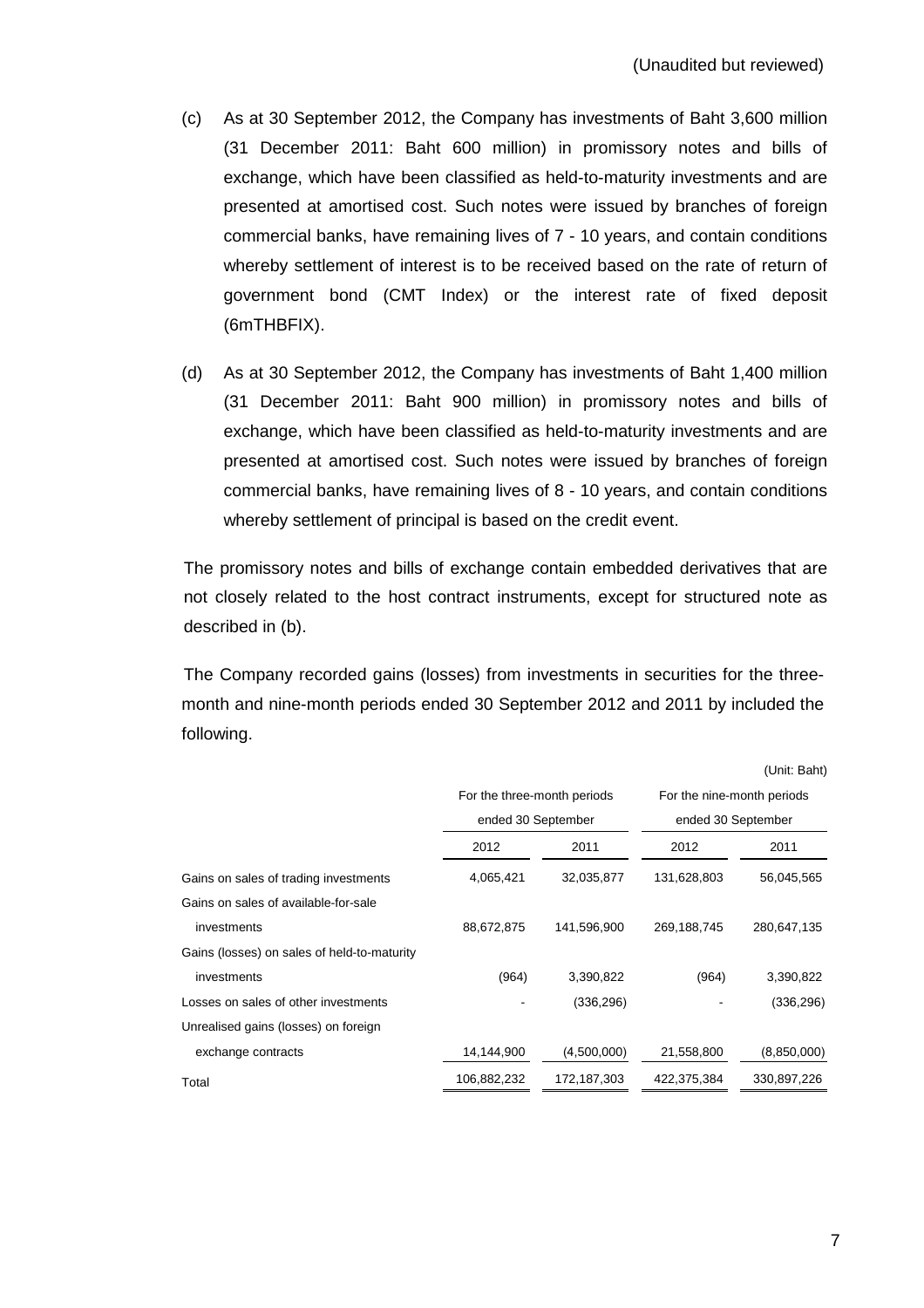(Unit: Baht)

(Unit: Baht)

#### **7. Loans and accrued interest**

 As at 30 September 2012 and 31 December 2011, the balances of loans and accrued interest are aged by principal and accrued interest as follows:

|                                  | 30 September 2012 |             |                |                          |             |                          |               |             |               |  |
|----------------------------------|-------------------|-------------|----------------|--------------------------|-------------|--------------------------|---------------|-------------|---------------|--|
| Outstanding period               | Policy loans      |             | Mortgage loans |                          | Other loans |                          |               | Total       |               |  |
|                                  |                   | Accrued     |                | Accrued                  |             | Accrued                  |               | Accrued     |               |  |
|                                  | Principal         | interest    | Principal      | interest                 | Principal   | interest                 | Principal     | interest    | Total         |  |
| Current                          | 2,263,811,272     | 172,024,010 | 254,674,858    | 32,143                   | 18,339,511  | $\overline{\phantom{a}}$ | 2,536,825,641 | 172,056,153 | 2,708,881,794 |  |
| Overdue:                         |                   |             |                |                          |             |                          |               |             |               |  |
| Less than 6 months               |                   | ٠           | 815,180        | 17,782                   | 15,273      | $\overline{\phantom{a}}$ | 830,453       | 17,782      | 848,235       |  |
| $6 - 12$ months                  |                   | ٠           | ٠              | $\overline{\phantom{a}}$ | 16,188      | $\overline{\phantom{a}}$ | 16,188        |             | 16,188        |  |
| Over 12 months                   |                   | ٠           | 1,231,258      | 79,478                   | 84,712      | 1,583                    | 1,315,970     | 81,061      | 1,397,031     |  |
| Total                            | 2,263,811,272     | 172,024,010 | 256,721,296    | 129,403                  | 18,455,684  | 1,583                    | 2,538,988,252 | 172,154,996 | 2,711,143,248 |  |
| Less: Allowance for doubtful     |                   |             |                |                          |             |                          |               |             |               |  |
| accounts                         |                   | ٠           | (66, 408)      | (79, 478)                |             | $\overline{\phantom{a}}$ | (66, 408)     | (79, 478)   | (145, 886)    |  |
| Loans and accrued interest - net | 2,263,811,272     | 172,024,010 | 256,654,888    | 49,925                   | 18,455,684  | 1,583                    | 2,538,921,844 | 172,075,518 | 2,710,997,362 |  |

|                                  | 31 December 2011 |                          |             |                |            |             |               |             |               |  |
|----------------------------------|------------------|--------------------------|-------------|----------------|------------|-------------|---------------|-------------|---------------|--|
| Outstanding period               | Policy loans     |                          |             | Mortgage loans |            | Other loans |               | Total       |               |  |
|                                  |                  | Accrued                  |             | Accrued        |            | Accrued     |               | Accrued     |               |  |
|                                  | Principal        | interest                 | Principal   | interest       | Principal  | interest    | Principal     | interest    | Total         |  |
| Current                          | 1,939,305,479    | 136,778,194              | 155,587,371 | 38,546         | 16,145,621 | ٠           | 2,111,038,471 | 136,816,740 | 2,247,855,211 |  |
| Overdue:                         |                  |                          |             |                |            |             |               |             |               |  |
| Less than 6 months               |                  | $\overline{\phantom{a}}$ | 724,652     | 4,308          |            | $\sim$      | 724,652       | 4,308       | 728,960       |  |
| $6 - 12$ months                  | -                | ٠                        | ٠           | ٠              | 14,592     | ٠           | 14,592        | ٠           | 14,592        |  |
| Over 12 months                   |                  | $\overline{\phantom{a}}$ | 1,258,520   | 79,478         | 112,625    | 3,353       | 1,371,145     | 82,831      | 1,453,976     |  |
| Total                            | 1,939,305,479    | 136,778,194              | 157,570,543 | 122,332        | 16,272,838 | 3,353       | 2,113,148,860 | 136,903,879 | 2,250,052,739 |  |
| Less: Allowance for doubtful     |                  |                          |             |                |            |             |               |             |               |  |
| accounts                         |                  | $\overline{\phantom{a}}$ | (66, 408)   | (79, 478)      |            | $\sim$      | (66, 408)     | (79, 478)   | (145, 886)    |  |
| Loans and accrued interest - net | 1,939,305,479    | 136,778,194              | 157,504,135 | 42,854         | 16,272,838 | 3,353       | 2,113,082,452 | 136,824,401 | 2,249,906,853 |  |

 Loans provided to employees are in accordance with employee's benefits plan under a credit line of Baht 100,000 or less for personal guarantee loans. In case of secured loans, the credit line is not to exceed 50 times the employee's salary. The interest rates for the loans charge at the rates of 6% and 5% per annum, respectively. As at 30 September 2012, loans to employees and agents totaled Baht 70 million (31 December 2011: Baht 67 million).

#### **8. Property and equipment**

| о.<br>Property and equipment |                          |                                   |             |                                  |                |                          |                 |                |
|------------------------------|--------------------------|-----------------------------------|-------------|----------------------------------|----------------|--------------------------|-----------------|----------------|
|                              |                          | <b>Buildings</b><br>and buildings |             | Office furniture.<br>fixture and |                | Properties               | Construction in | (Unit: Baht)   |
|                              | Land                     | improvements                      | Condominium | equipment                        | Motor vehicles | foreclosed               | progress        | Total          |
| Net book value as            |                          |                                   |             |                                  |                |                          |                 |                |
| at 31 December 2011          | 72.476.800               | 97.153.930                        | 21,673,665  | 103.749.348                      | 6,261,501      | 5,100,027                | ۰               | 306,415,271    |
| Additions - at cost          | 24,764,090               | 2,084,186                         |             | 33,599,832                       | 43,870         | $\overline{\phantom{a}}$ | 6.440.000       | 66,931,978     |
| Disposals - net book value   |                          |                                   |             | (53, 599)                        | ٠              |                          | ٠               | (53, 599)      |
| Depreciation charges for the |                          |                                   |             |                                  |                |                          |                 |                |
| period                       | $\overline{\phantom{a}}$ | (13,605,058)                      | (1,373,736) | (37, 794, 381)                   | (2,594,868)    | (67, 500)                |                 | (55, 435, 543) |
| Net book value as            |                          |                                   |             |                                  |                |                          |                 |                |
| at 30 September 2012         | 97,240,890               | 85,633,058                        | 20,299,929  | 99,501,200                       | 3,710,503      | 5,032,527                | 6,440,000       | 317,858,107    |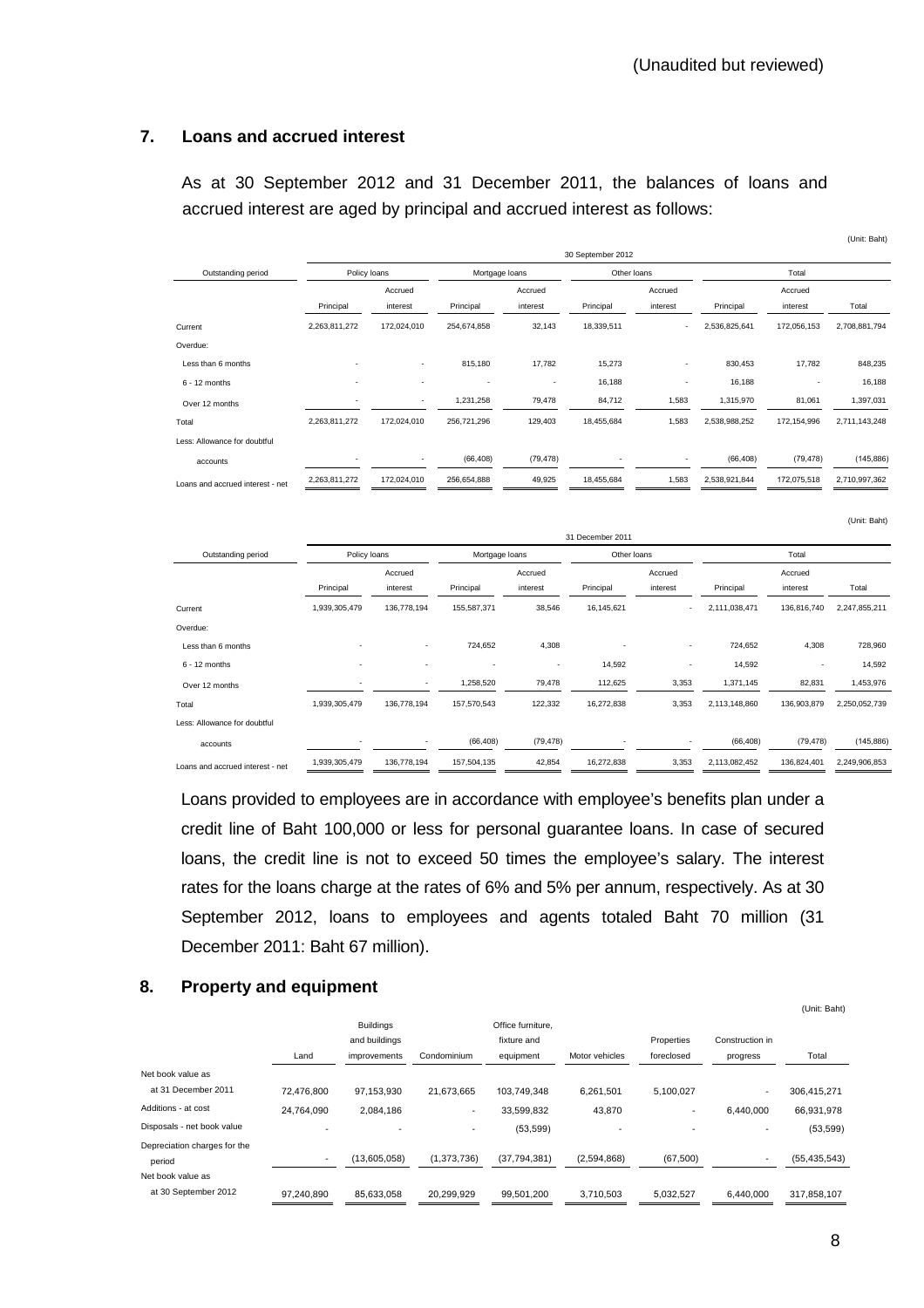# **9. Other assets**

|                                      |                                    | (Unite: Baht) |
|--------------------------------------|------------------------------------|---------------|
|                                      | 30 September 2012 31 December 2011 |               |
| Prepaid rental expenses              | 96,366,462                         | 105,235,731   |
| Receivable from sales of investments | 55,859,184                         | 5,651,811     |
| Prepaid expenses                     | 29,976,620                         | 32,565,528    |
| Deposits                             | 17,895,048                         | 24,770,787    |
| Others                               | 10,497,369                         | 11,384,269    |
| Total                                | 210,594,683                        | 179,608,126   |

### **10**. **Due to reinsurers**

|                         |                                    | (Unit: Baht) |
|-------------------------|------------------------------------|--------------|
|                         | 30 September 2012 31 December 2011 |              |
| Outward premium payable | 501,336,955                        | 266,778,378  |
| Total due to reinsurers | 501,336,955                        | 266,778,378  |
|                         |                                    |              |

# **11. Life policy reserve**

|                                             |                   | (Unit: Baht)     |
|---------------------------------------------|-------------------|------------------|
|                                             | 30 September 2012 | 31 December 2011 |
| Beginning balance                           | 88,386,403,850    | 68,189,797,590   |
| Life policy reserve for premium received    |                   |                  |
| during the period and reserve for           |                   |                  |
| enforced policy benefit and other claims    | 22,337,520,750    | 25.096.628.836   |
| Benefit paid for death, maturity, surrender |                   |                  |
| and other claims                            | (4,424,230,262)   | (4,900,022,576)  |
| Ending balance                              | 106.299.694.338   | 88.386.403.850   |

# **12. Unpaid policy benefits**

# (Unit: Baht)

|                  | 30 September 2012 31 December 2011 |            |
|------------------|------------------------------------|------------|
| Death benefit    | 91,447,194                         | 81,726,023 |
| Maturity payment | 775.232                            | 862,107    |
| Total            | 92,222,426                         | 82,588,130 |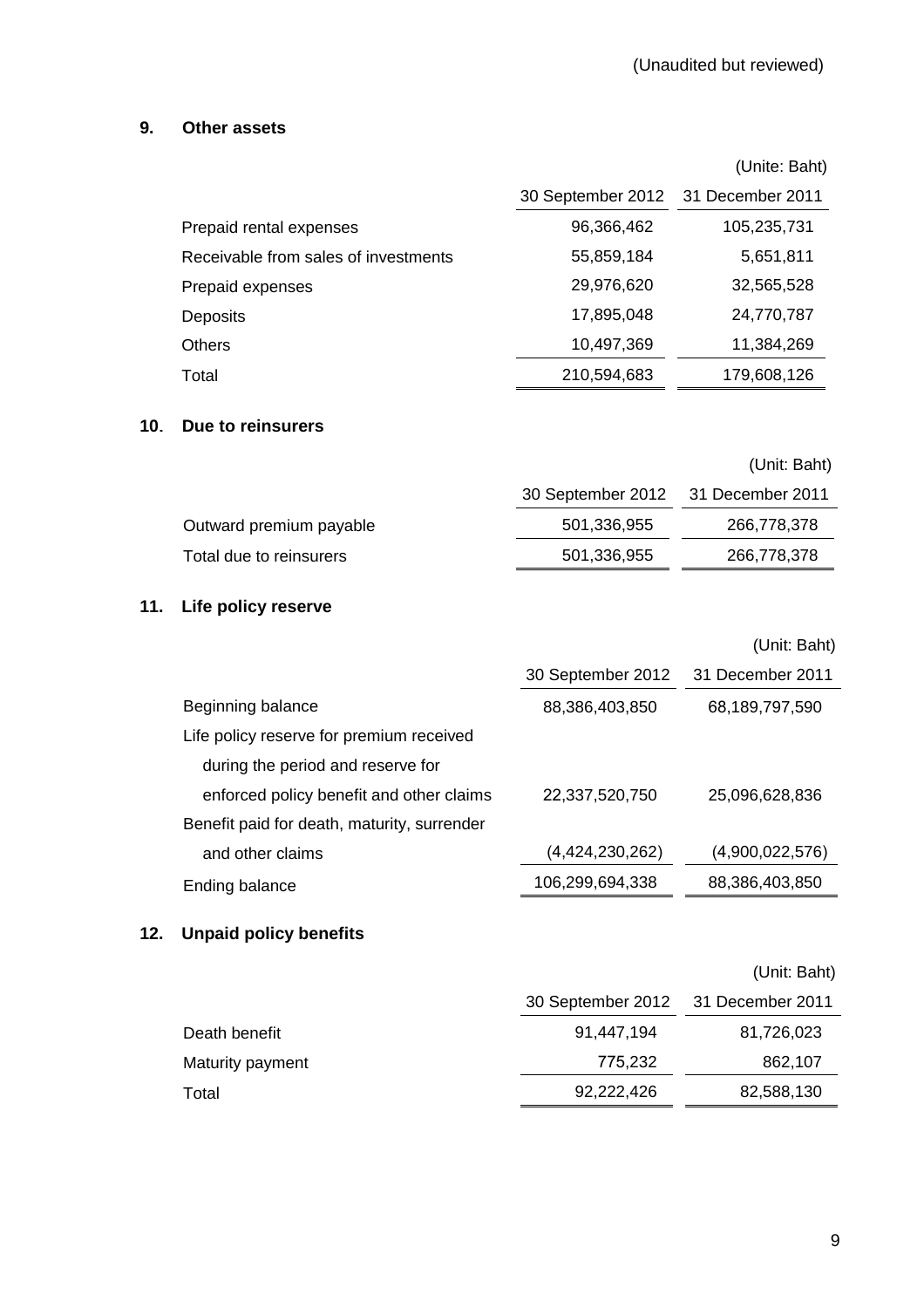# **13. Loss reserves and outstanding claims**

|                                       |                   | (Unit: Baht)     |
|---------------------------------------|-------------------|------------------|
|                                       | 30 September 2012 | 31 December 2011 |
| Beginning balance                     | 333,830,276       | 320,619,427      |
| Claims and losses adjustment expenses |                   |                  |
| for the period                        | 1,514,483,575     | 1,799,686,133    |
| Claims and losses adjustment expenses |                   |                  |
| paid during the period                | (1,489,865,808)   | (1,786,475,284)  |
| Ending balance                        | 358,448,043       | 333,830,276      |

### **14. Premium reserve**

# **14.1 Unearned premium reserve**

|                                       |                    | (Unit: Baht)     |
|---------------------------------------|--------------------|------------------|
|                                       | 30 September 2012  | 31 December 2011 |
| Beginning balance                     | 1,085,196,967      | 1,013,363,551    |
| Premium written for the period        | 2,103,885,026      | 2,712,992,417    |
| Premium earned for the current period | (2, 136, 005, 594) | (2,641,159,001)  |
| Ending balance                        | 1,053,076,399      | 1,085,196,967    |

# **14.2 Unexpired risk reserve**

|                            | 30 September 2012 31 December 2011 |              |
|----------------------------|------------------------------------|--------------|
| Beginning balance          | 759,637,877                        | 780,289,934  |
| Decrease during the period | (22, 484, 398)                     | (20,652,057) |
| Ending balance             | 737, 153, 479                      | 759,637,877  |

(Unit: Baht)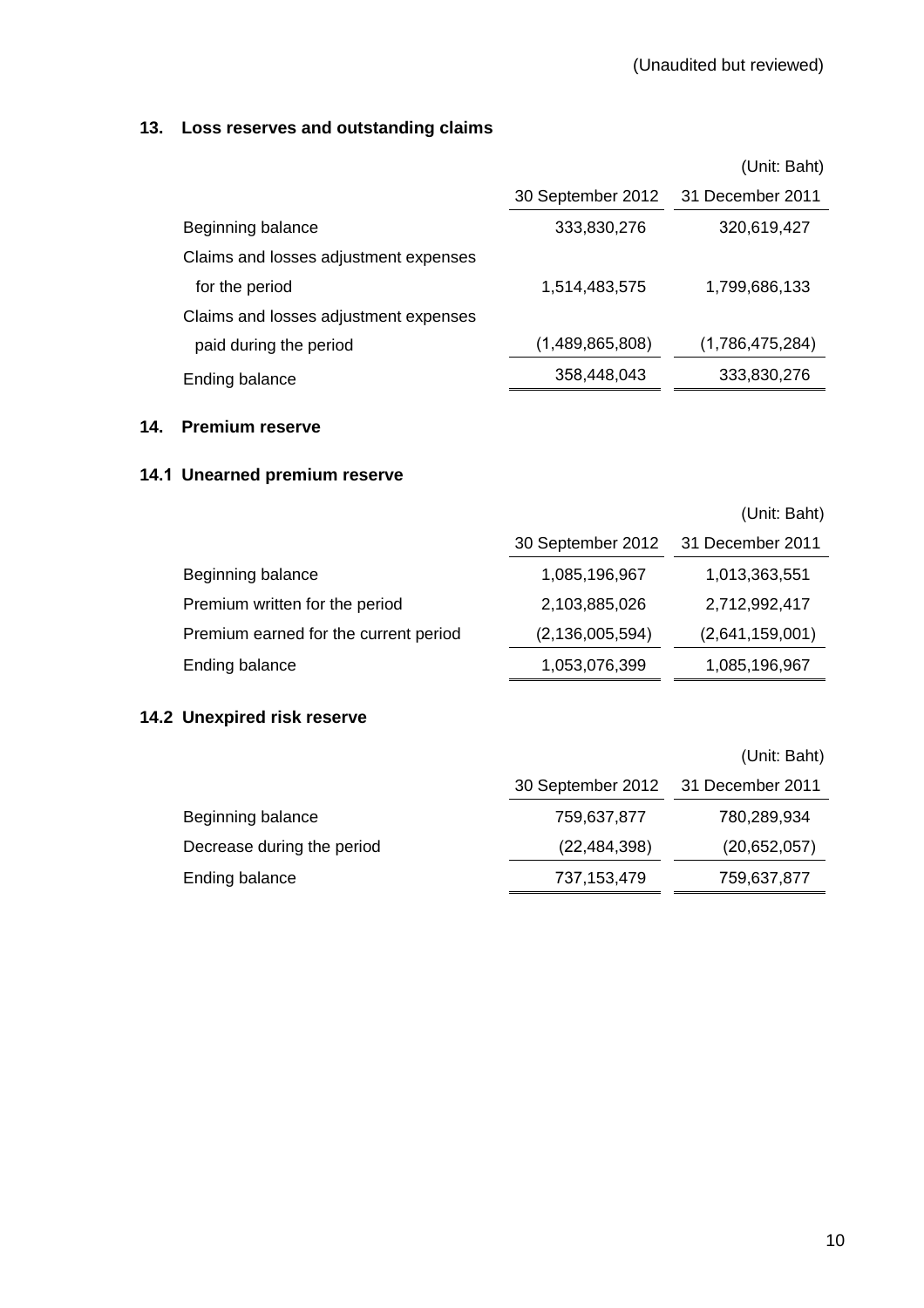# **15. Other liabilities**

|                                                      |                   | (Unit: Baht)     |
|------------------------------------------------------|-------------------|------------------|
|                                                      | 30 September 2012 | 31 December 2011 |
| Accrued commission expenses                          | 418,043,136       | 420,500,352      |
| Accrued expenses                                     | 172,356,065       | 138,228,344      |
| Withholding tax payable                              | 97,720,639        | 21,413,594       |
| Premium received for policies not yet                |                   |                  |
| approved                                             | 268,084,162       | 72,012,505       |
| Amounts received awaiting transfer                   | 262,131,178       | 95,778,232       |
| Unpaid benefits to life policies exempted<br>premium | 96,559,343        | 95,767,729       |
| Forward contracts payables                           | 35,966,000        | 56,231,300       |
| Payable from purchases of investments                |                   | 72,303,102       |
| <b>Others</b>                                        | 70,034,379        | 76,626,246       |
| Total                                                | 1,420,894,902     | 1,048,861,404    |

# **16. Underwriting information reported by insurance categories**

 Underwriting information classified by insurance categories for the three-month period ended 30 September 2012 is as follows:

|                                  |                  |                  |            | (Unit: Baht)    |
|----------------------------------|------------------|------------------|------------|-----------------|
|                                  | Traditional      | Life annuity     |            |                 |
|                                  | products -       | products -       |            |                 |
|                                  | no participating | no participating | Personal   |                 |
|                                  | dividend         | dividend         | accident   | Total           |
| <b>Underwriting income</b>       |                  |                  |            |                 |
| Premium written                  | 7,695,478,887    | 14,599,457       | 11,120,148 | 7,721,198,492   |
| Less: Premium ceded              | (109,426,276)    |                  |            | (109, 426, 276) |
| Net premium written              | 7,586,052,611    | 14,599,457       | 11,120,148 | 7,611,772,216   |
| Add: Unearned premium reserve    | 13,000,770       |                  | 66,225     | 13,066,995      |
| <b>Total underwriting income</b> | 7,599,053,381    | 14,599,457       | 11,186,373 | 7,624,839,211   |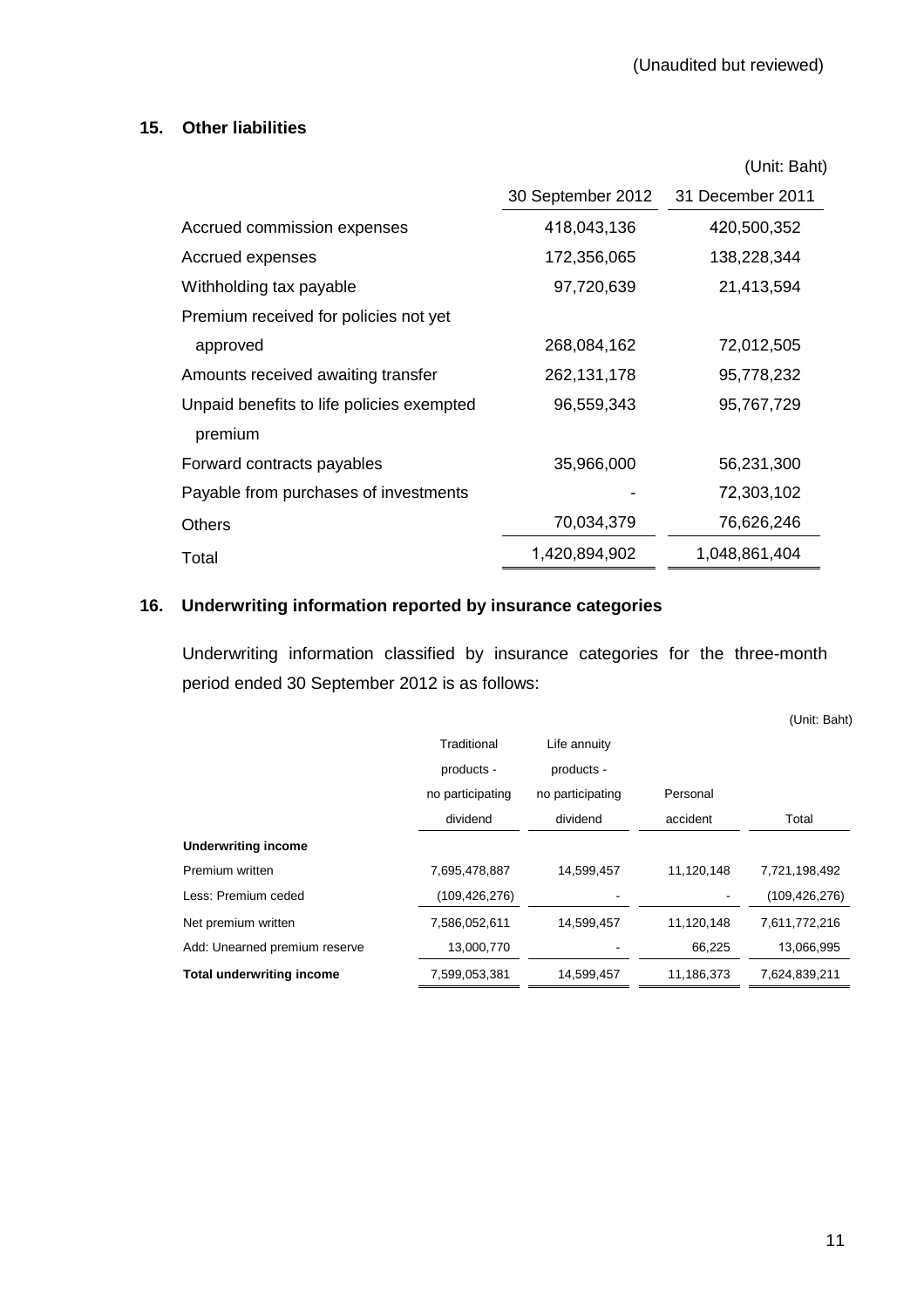(Unit: Baht)

|                                                | Traditional      | Life annuity     |           |               |
|------------------------------------------------|------------------|------------------|-----------|---------------|
|                                                | products -       | products -       |           |               |
|                                                | no participating | no participating | Personal  |               |
|                                                | dividend         | dividend         | accident  | Total         |
| <b>Underwriting expenses</b>                   |                  |                  |           |               |
| Life policy reserve increase from prior period | 5,085,911,540    | 11,394,485       |           | 5,097,306,025 |
| Benefit payments to life policies and benefit  |                  |                  |           |               |
| adjustment expenses                            | 1,526,378,589    | 59,332           |           | 1,526,437,921 |
| Claims and losses adjustment expenses          | 393,982,601      | 10,740           | 1,167,015 | 395,160,356   |
| Commissions and brokerage expenses             | 606,722,119      | 2,212,673        | 250,459   | 609,185,251   |
| Sales promotion expenses                       | 60,512,270       | 115,439          | 91,597    | 60,719,306    |
| Other underwriting expenses                    | 7,121,735        | 13,810           | 10,092    | 7,145,637     |
| <b>Total underwriting expenses</b>             | 7,680,628,854    | 13,806,479       | 1,519,163 | 7,695,954,496 |

 Underwriting information classified by insurance categories for the three-month period ended 30 September 2011 is as follows:

(Unit: Baht)

|                                                | Traditional      | Life annuity     |             |                |
|------------------------------------------------|------------------|------------------|-------------|----------------|
|                                                | products -       | products -       |             |                |
|                                                | no participating | no participating | Personal    |                |
|                                                | dividend         | dividend         | accident    | Total          |
| <b>Underwriting income</b>                     |                  |                  |             |                |
| Premium written                                | 6,853,702,920    | 7,141,132        | 11,285,710  | 6,872,129,762  |
| Less: Premium ceded                            | (82,041,658)     |                  | (1,546,416) | (83,588,074)   |
| Net premium written                            | 6,771,661,262    | 7,141,132        | 9,739,294   | 6,788,541,688  |
| Add (less): Unearned premium reserve           | (27, 817, 248)   |                  | 626,381     | (27, 190, 867) |
| <b>Total underwriting income</b>               | 6,743,844,014    | 7,141,132        | 10,365,675  | 6,761,350,821  |
| <b>Underwriting expenses</b>                   |                  |                  |             |                |
| Life policy reserve increase from prior period | 4,059,373,897    | 4,120,881        |             | 4,063,494,778  |
| Benefit payments to life policies and benefit  |                  |                  |             |                |
| adjustment expenses                            | 1,286,976,425    |                  |             | 1,286,976,425  |
| Losses and losses adjustment expenses          | 507,113,240      | 5,254            | 3,420,146   | 510,538,640    |
| Commissions and brokerage expenses             | 521,949,532      | 897,526          | 718,389     | 523,565,447    |
| Sales promotion expenses                       | 95,255,222       | 97,700           | 143,008     | 95,495,930     |
| Other underwriting expenses                    | 5,257,268        | 5,604            | 7,899       | 5,270,771      |
| <b>Total underwriting expenses</b>             | 6,475,925,584    | 5,126,965        | 4,289,442   | 6,485,341,991  |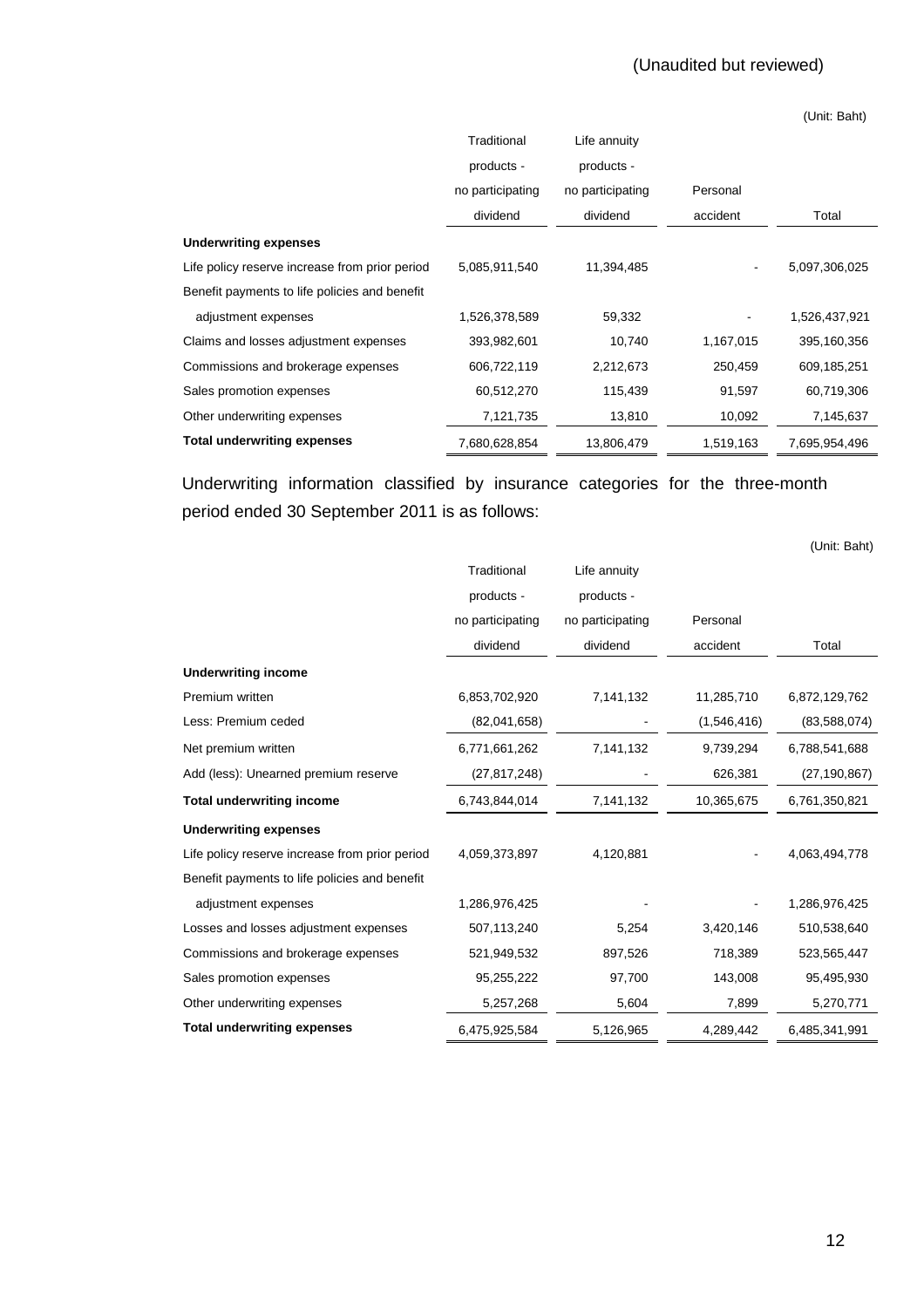Underwriting information classified by insurance categories for the nine-month period ended 30 September 2012 is as follows:

|                                                |                  |                  |            | (Unit: Baht)    |
|------------------------------------------------|------------------|------------------|------------|-----------------|
|                                                | Traditional      | Life annuity     |            |                 |
|                                                | products -       | products -       |            |                 |
|                                                | no participating | no participating | Personal   |                 |
|                                                | dividend         | dividend         | accident   | Total           |
| <b>Underwriting income</b>                     |                  |                  |            |                 |
| Premium written                                | 26,719,705,818   | 52,106,949       | 33,296,661 | 26,805,109,428  |
| Add (less): Premium ceded                      | (436, 517, 254)  |                  | 37,021     | (436, 480, 233) |
| Net premium written                            | 26,283,188,564   | 52,106,949       | 33,333,682 | 26,368,629,195  |
| Add: Unearned premium reserve                  | 31,488,516       |                  | 632,052    | 32,120,568      |
| <b>Total underwriting income</b>               | 26,314,677,080   | 52,106,949       | 33,965,734 | 26,400,749,763  |
| <b>Underwriting expenses</b>                   |                  |                  |            |                 |
| Life policy reserve increase from prior period | 17,872,358,541   | 40,931,947       |            | 17,913,290,488  |
| Benefit payments to life policies and benefit  |                  |                  |            |                 |
| adjustment expenses                            | 4,756,123,384    | 212,836          |            | 4,756,336,220   |
| Losses and losses adjustment expenses          | 1,083,395,057    | 32,772           | 4,017,580  | 1,087,445,409   |
| Commissions and brokerage expenses             | 2,110,013,465    | 9,075,122        | 729,564    | 2,119,818,151   |
| Sales promotion expenses                       | 243,752,472      | 482,666          | 314,624    | 244,549,762     |
| Other underwriting expenses                    | 19,335,083       | 38,286           | 24,957     | 19,398,326      |
| <b>Total underwriting expenses</b>             | 26,084,978,002   | 50,773,629       | 5,086,725  | 26,140,838,356  |

 Underwriting information classified by insurance categories for the nine-month period ended 30 September 2011 is as follows:

|                                                | Traditional      | Life annuity     |             |                 |
|------------------------------------------------|------------------|------------------|-------------|-----------------|
|                                                | products -       | products -       |             |                 |
|                                                | no participating | no participating | Personal    |                 |
|                                                | dividend         | dividend         | accident    | Total           |
| <b>Underwriting income</b>                     |                  |                  |             |                 |
| Premium written                                | 22,905,635,702   | 27,045,727       | 34,876,792  | 22,967,558,221  |
| Less: Premium ceded                            | (303, 302, 182)  |                  | (2,354,436) | (305, 656, 618) |
| Net premium written                            | 22,602,333,520   | 27,045,727       | 32,522,356  | 22,661,901,603  |
| Add (less): Unearned premium reserve           | (82, 189, 128)   |                  | 1,642,004   | (80, 547, 124)  |
| <b>Total underwriting income</b>               | 22,520,144,392   | 27,045,727       | 34,164,360  | 22,581,354,479  |
| <b>Underwriting expenses</b>                   |                  |                  |             |                 |
| Life policy reserve increase from prior period | 13,521,147,773   | 17,807,064       |             | 13,538,954,837  |
| Benefit payments to life policies and benefit  |                  |                  |             |                 |
| adjustment expenses                            | 3,959,639,608    |                  |             | 3,959,639,608   |
| Losses and losses adjustment expenses          | 1,252,128,433    | 17,215           | 6,356,007   | 1,258,501,655   |
| Commissions and brokerage expenses             | 1,929,452,052    | 10,304,031       | 1,038,089   | 1,940,794,172   |
| Sales promotion expenses                       | 325,082,170      | 387,667          | 489,703     | 325,959,540     |
| Other underwriting expenses                    | 14,881,103       | 17,746           | 22,417      | 14,921,266      |
| <b>Total underwriting expenses</b>             | 21,002,331,139   | 28,533,723       | 7,906,216   | 21,038,771,078  |

(Unit: Baht)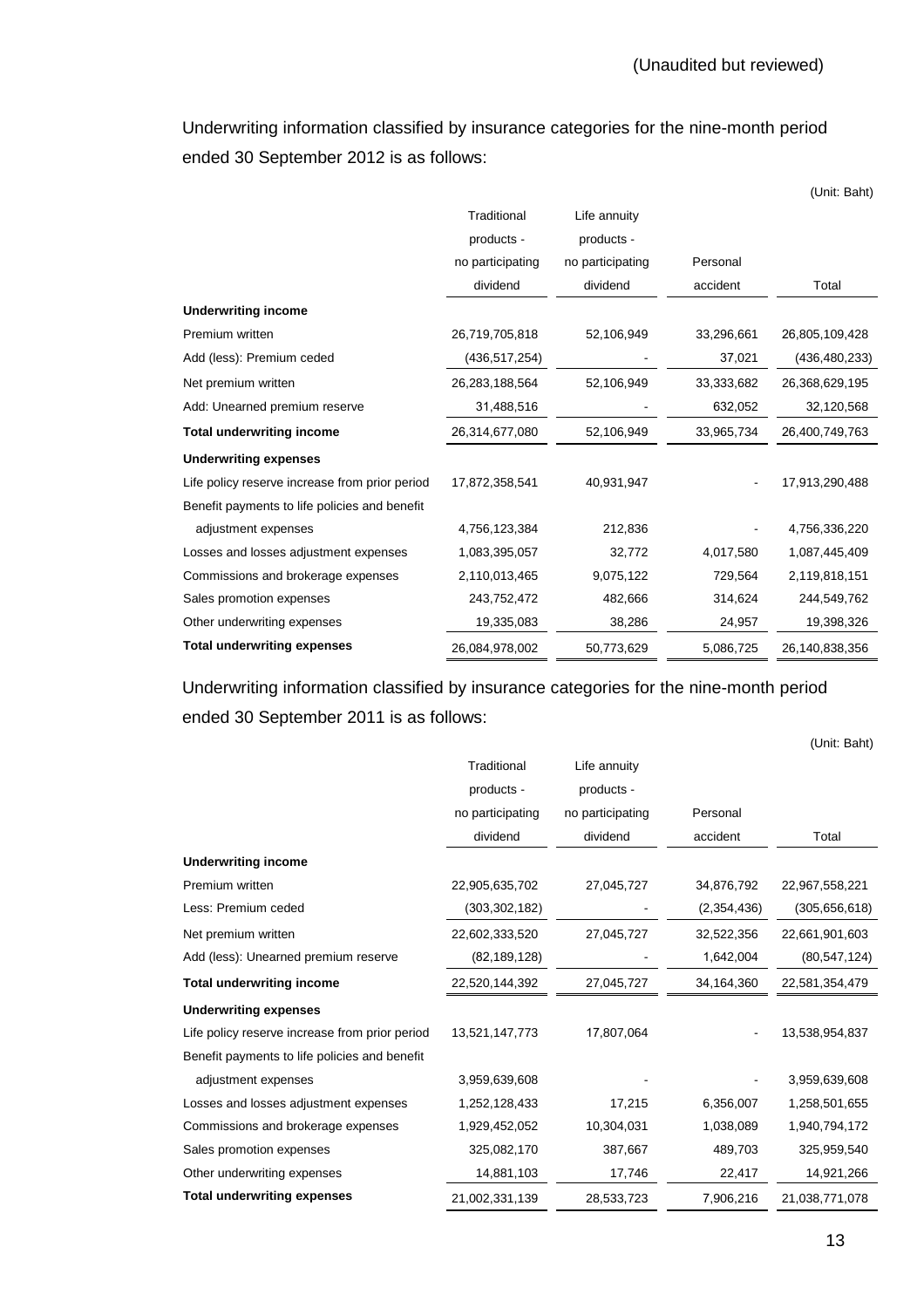#### **17. Operating expenses**

|                                      |             |                             |                            | (Unit: Baht)       |
|--------------------------------------|-------------|-----------------------------|----------------------------|--------------------|
|                                      |             | For the three-month periods | For the nine-month periods |                    |
|                                      |             | ended 30 September          |                            | ended 30 September |
|                                      | 2012        | 2011                        | 2012                       | 2011               |
| Personal expenses which is not       |             |                             |                            |                    |
| expenses for underwriting and claims | 179,995,488 | 151,166,785                 | 522,986,004                | 457,908,825        |
| Premises and equipment expenses      |             |                             |                            |                    |
| which is not expenses for            |             |                             |                            |                    |
| underwriting                         | 38,560,315  | 37,903,425                  | 114,361,288                | 112,335,803        |
| Taxes and duties                     | 38,415,648  | 30,657,163                  | 100,615,603                | 88,257,310         |
| Other operating expenses             | 105,163,530 | 78,853,508                  | 302,272,001                | 245,003,024        |
| Total operating expenses             | 362,134,981 | 298,580,881                 | 1,040,234,896              | 903,504,962        |

#### **18. Related party transactions**

 In considering each possible related party relationship, attention is directed to the substance of the relationship, and not merely the legal form.

 The relationship between the Company and its related parties are summarised below.

| Name of related parties           | Type of business     | Relationship with the Company           |
|-----------------------------------|----------------------|-----------------------------------------|
| Bangkok Bank Pcl.                 | <b>Banking</b>       | Shareholding and related by way of      |
|                                   |                      | common directors                        |
| Bangkok Insurance Pcl.            | Insurance            | Shareholding and related by way of      |
|                                   |                      | common directors                        |
| Thai Reinsurance Pcl.             | Insurance            | Related by way of common directors      |
| Thaire Life Assurance Co., Ltd.   | Life assurance       | Subsidiary of Thai Reinsurance Pcl.     |
| Sorachai Vivatn Co., Ltd.         | Property development | Related by way of common directors      |
| Bumrungrad Hospital Pcl.          | Health care services | Related by way of common directors and  |
|                                   |                      | shareholders                            |
| The Phyathai 1 Hospital Co., Ltd. | Health care services | Related by way of common directors      |
| The Phyathai 2 Hospital Co., Ltd. | Health care services | Related by way of common directors      |
| The Phyathai 3 Hospital Co., Ltd. | Health care services | Related by way of common directors      |
| Rajburi Sugar Co., Ltd.           | Industry             | Related by way of common directors      |
| Narai Ruamphiphat Co., Ltd.       | Property development | Holding by an individual related to the |
|                                   |                      | major shareholder of the Company        |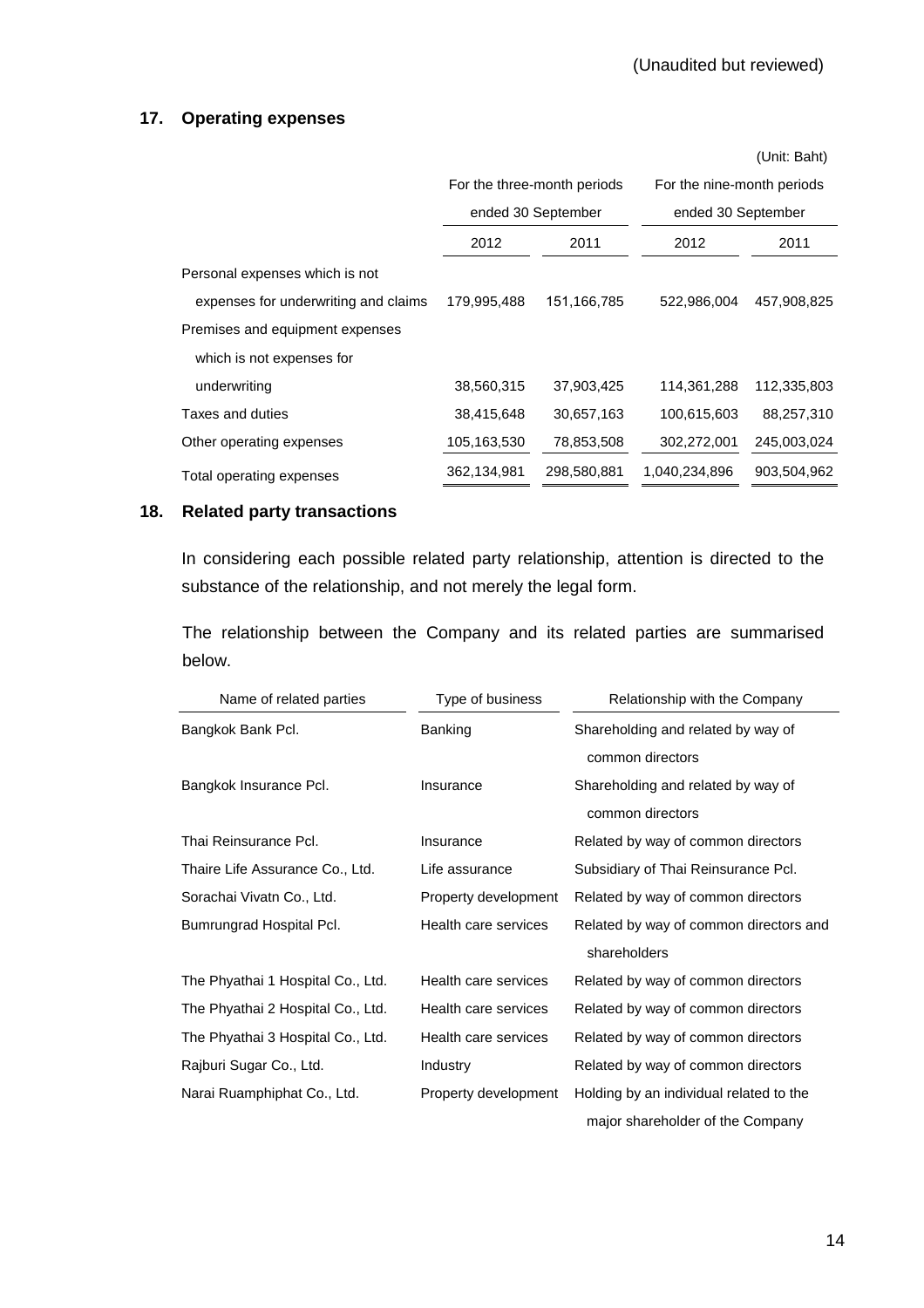#### (Unaudited but reviewed)

| Name of related parties                          | Type of business     | Relationship with the Company           |
|--------------------------------------------------|----------------------|-----------------------------------------|
| Bangkok Business Building (1987)                 | Rental of assets     | Related by way of common directors and  |
| Co., Ltd.                                        |                      | shareholders                            |
| Tris Corporation Ltd.                            | Services             | Related by way of common directors and  |
|                                                  |                      | shareholders                            |
| Union Textile Industries Pcl.                    | Industry             | Related by way of common shareholders   |
| Charoen Pokphand Foods Pcl.                      | Agriculture          | Related by way of common directors      |
| <b>TICON Industrial Connection Pcl.</b>          | Property development | Holding by an individual related to the |
|                                                  |                      | major shareholder of the Company        |
| Indorama Polymers Pcl.                           | Petrochemical        | Related by way of common directors      |
| Asia warehouse Co., Ltd.                         | Rental of assets     | Holding by the major shareholder of the |
|                                                  |                      | Company                                 |
| Ex-chai Distribution System Co., Ltd. Commercial |                      | Related by way of common directors      |
| BBL Asset Management Co., Ltd.                   | Asset management     | Related by way of common directors and  |
|                                                  |                      | shareholders                            |
| <b>Bualuang Securities Pcl.</b>                  | <b>Securities</b>    | Subsidiary of the major shareholder     |
|                                                  |                      | of the Company                          |
| Asia Insurance Company Limited                   | Insurance            | Related by way of common directors      |

During the three-month and nine-month periods ended 30 September 2012 and 2011, the Company had significant business transactions with its related parties. Such transactions, which have been concluded on commercial terms and bases agreed upon in the ordinary course business between the Company and those parties are as follows:

|                     |             |                             |                            |             | (Unit: Baht)                             |
|---------------------|-------------|-----------------------------|----------------------------|-------------|------------------------------------------|
|                     |             | For the three-month periods | For the nine-month periods |             |                                          |
|                     |             | ended 30 September          | ended 30 September         |             | Pricing policy                           |
|                     | 2012        | 2011                        | 2012                       | 2011        |                                          |
| Premium written     | 324,207     | 1,899,147                   | 4,082,128                  | 3,867,276   | Normal commercial terms for underwriting |
| Premium ceded       | 19,303,857  | 7,670,423                   | 98,639,273                 | 17,058,157  | Normal commercial terms for reinsurance  |
|                     |             |                             |                            |             | depending on type of insurance and       |
|                     |             |                             |                            |             | reinsurance contract                     |
| Commission          | 262,952,069 | 206,898,265                 | 1,003,459,886              | 931,910,025 | a mutually agreed percentage of<br>At    |
| and brokerages      |             |                             |                            |             | premium written                          |
| Claim payment and   | 18,850,735  | 18,657,604                  | 50,590,646                 | 56,860,037  | Normal commercial terms for underwriting |
| diagnose charge     |             |                             |                            |             |                                          |
| Claim recovery from | 26,277,369  | 8,480,584                   | 65,678,081                 | 16,945,141  | a mutually agreed percentage of<br>At    |
| reinsurance         |             |                             |                            |             | reinsurance premium                      |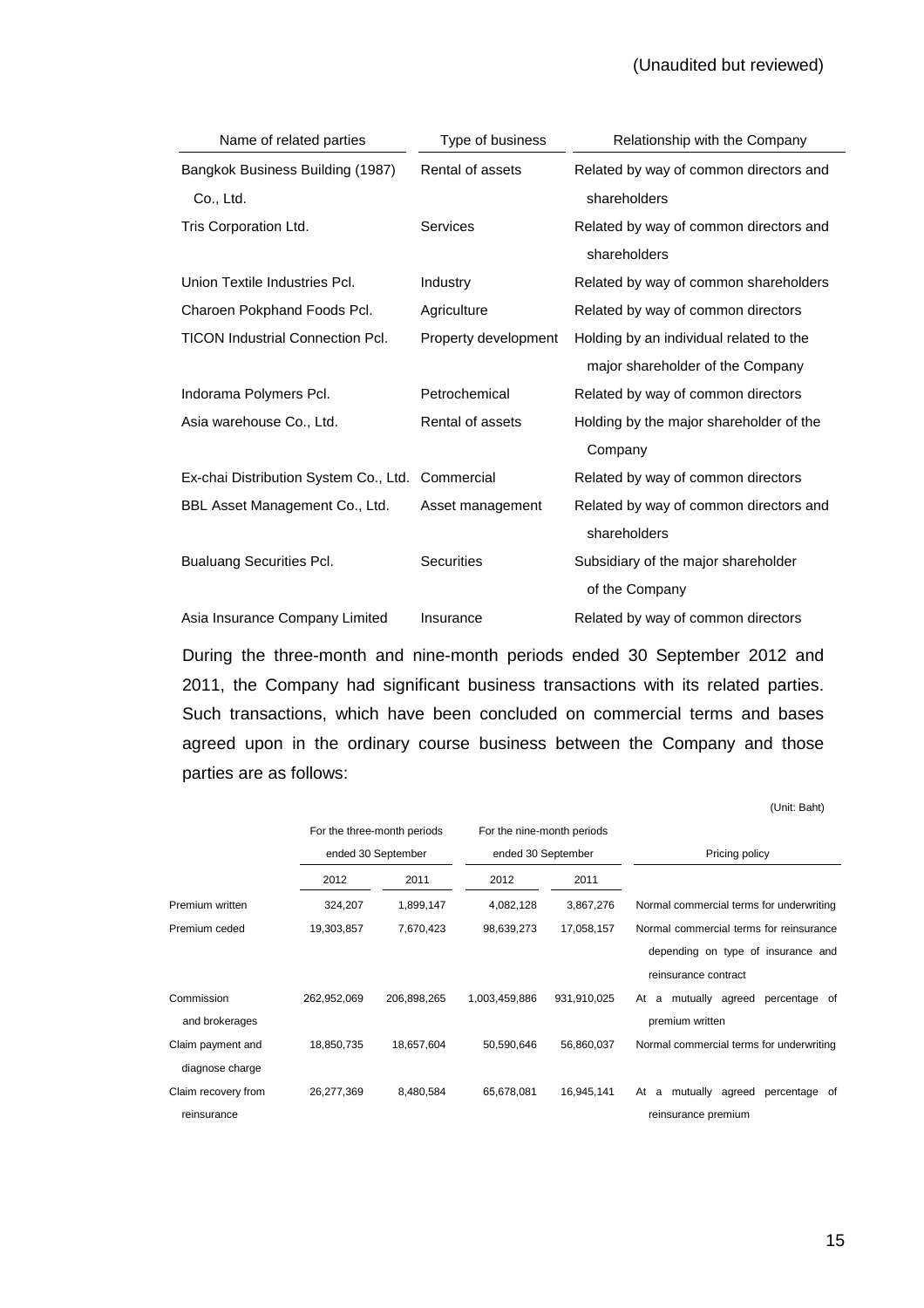# (Unaudited but reviewed)

(Unit: Baht)

|                       | For the three-month periods |            | For the nine-month periods |                    |                                                                 |
|-----------------------|-----------------------------|------------|----------------------------|--------------------|-----------------------------------------------------------------|
|                       | ended 30 September          |            |                            | ended 30 September | Pricing policy                                                  |
|                       | 2012                        | 2011       | 2012                       | 2011               |                                                                 |
| Interest income -     | 61,121,687                  | 15,724,829 | 176,978,916                | 43,763,279         | Same rates as those offered by financial                        |
| deposits at banks,    |                             |            |                            |                    | institutions to general customers                               |
| promissory notes      |                             |            |                            |                    |                                                                 |
| and debentures        |                             |            |                            |                    |                                                                 |
| Interest income -     | 3,069,374                   | 1,367,541  | 5,682,320                  | 4,235,104          | Same rates as the Company charged to                            |
| mortgage loans        |                             |            |                            |                    | who<br>general<br>borrowers<br>mortgage<br>assets as collateral |
| Dividend income       | 42,485,491                  | 42,605,978 | 97,990,948                 | 116,429,260        | The declared amount                                             |
| Bank charges          | 22,002,524                  | 17,172,453 | 65,456,527                 | 51,369,574         | Same rates as those charged by financial                        |
|                       |                             |            |                            |                    | institutions and related companies to                           |
|                       |                             |            |                            |                    | general customers                                               |
| Insurance premium     | 279,805                     | 205,079    | 859,592                    | 718,331            | Normal commercial terms for underwriting                        |
| Building space rental | 15,834,473                  | 15,550,866 | 46,836,528                 | 46,018,166         | Head office building: Rental fee of                             |
| and services          |                             |            |                            |                    | approximately Baht 90 per square                                |
|                       |                             |            |                            |                    | meter per month and service Baht 34                             |
|                       |                             |            |                            |                    | per month ( Before 1 August 2012                                |
|                       |                             |            |                            |                    | Baht 29 per square meter per month)                             |
|                       |                             |            |                            |                    | for<br>long-term<br>agreement<br>and                            |
|                       |                             |            |                            |                    | approximately Baht 44, Baht 138 per                             |
|                       |                             |            |                            |                    | square meter per month and service                              |
|                       |                             |            |                            |                    | fees approximately Baht 91, Baht 307                            |
|                       |                             |            |                            |                    | per square meter per month.                                     |
|                       |                             |            |                            |                    | Branch office buildings: Rental fees of                         |
|                       |                             |            |                            |                    | approximately Baht 100, Baht 150,                               |
|                       |                             |            |                            |                    | Baht 188 and Baht 315 per square                                |
|                       |                             |            |                            |                    | meter per month and service fees of                             |
|                       |                             |            |                            |                    | approximately Baht 342 and Baht 200                             |
|                       |                             |            |                            |                    | per square meter per month.                                     |
| Brokerage income from | 638,026                     |            | 710,176                    |                    | Normal commercial terms for securities                          |
| securities trading    |                             |            |                            |                    | brokerage                                                       |

For the nine-month periods ended 30 September 2012 and 2011, the premium generated from the Bancassurance distribution channel represented approximately 66.21% and 62.50% of total net premium written, respectively.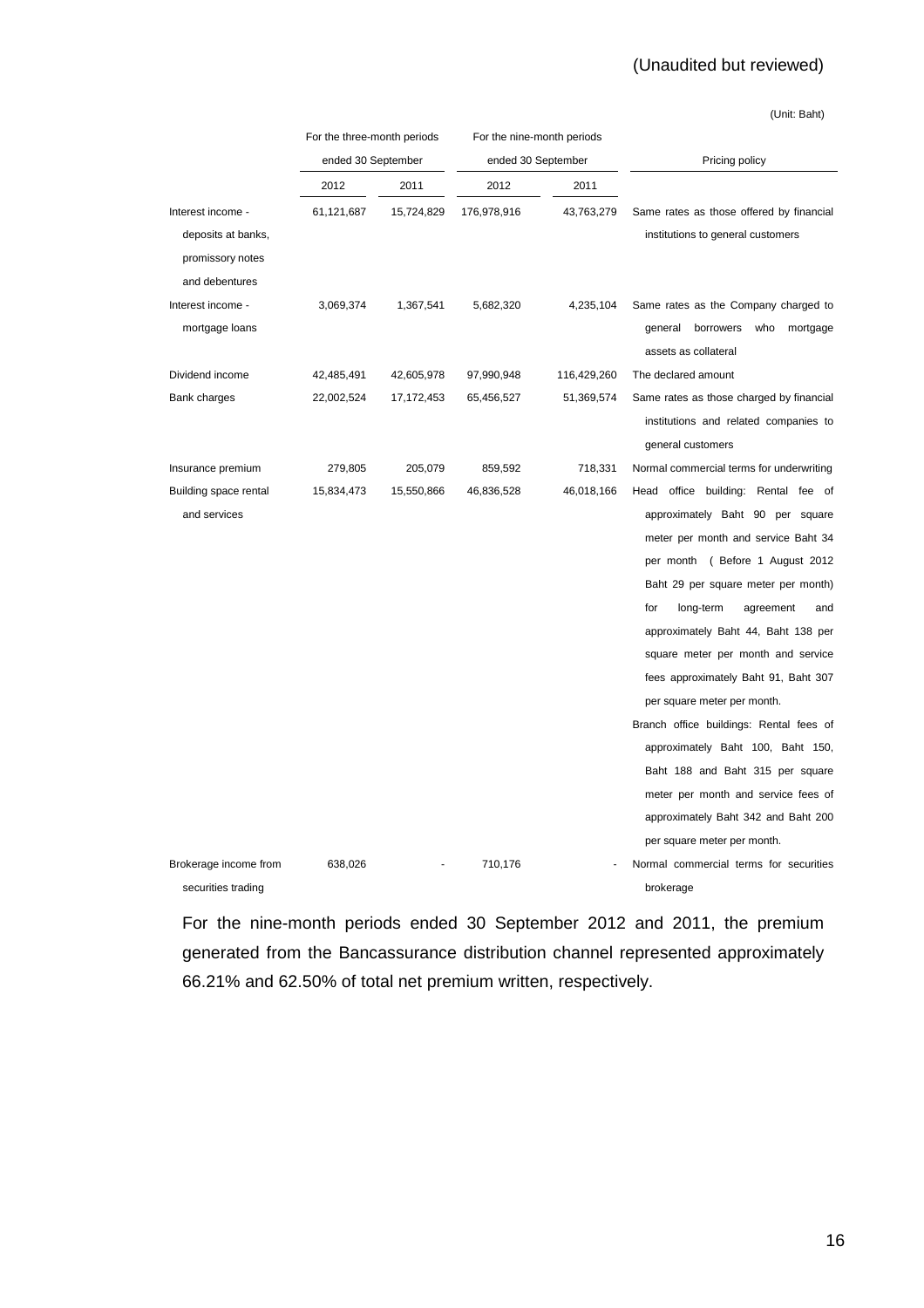As at 30 September 2012 and 31 December 2011, the balance of the accounts between the Company and those related companies are as follows:

|                                                     |      |              | (Unit: Thousand Baht) |
|-----------------------------------------------------|------|--------------|-----------------------|
|                                                     |      | 30 September | 31 December           |
|                                                     | Note | 2012         | 2011                  |
|                                                     |      |              |                       |
| <b>Transactions with related companies</b>          |      |              |                       |
| Investments in marketable equity securities - cost  |      | 1,258,258    | 1,266,585             |
| Add: Unrealised gain                                |      | 1,317,515    | 576,627               |
| Investments in marketable equity securities -       |      |              |                       |
| fair value                                          | 6    | 2,575,773    | 1,843,212             |
| Investments in unit trusts - cost                   |      | 676,119      | 1,247,518             |
| Add: Unrealised gain                                |      | 31,125       | 102,972               |
| Investments in unit trusts - fair value             | 6    | 707,244      | 1,350,490             |
| Investments in non-marketable equity securities     | 6    | 11,167       | 11,167                |
| Investments in debentures                           | 6    | 3,705,000    | 3,555,000             |
| Investments in foreign debentures                   | 6    | 1,045,894    | 1,046,041             |
| Deposit at financial institution                    | 3    | 555,850      | 689,495               |
| Mortgage loans                                      | 7    | 187,502      | 83,620                |
| Prepaid rental expense (Including in other assets)  | 9    | 96,367       | 105,236               |
| Reinsurance assets                                  | 5    | 65,104       | 16,903                |
| Amounts due to reinsurers                           | 10   | 98,359       | 10,887                |
| Outstanding claims                                  | 13   | 14,104       | 16,113                |
| Accrued commission (Including in other liabilities) | 15   | 209,910      | 160,787               |
| Accrued rental and service expense                  |      |              |                       |
| (Including in other liabilities)                    | 15   | 675          | 412                   |

#### **Directors and key management personnel's remuneration**

 During the nine-month periods ended 30 September 2012 and 2011, the Company had salaries, bonuses, meeting allowances, post-employment benefit and sharebased payment of its directors and key management personnel as expenses totaling Baht 33.18 million and Baht 29.32 million, respectively.

 The details of the warrants that the Company has allocated to its employees are presented in Note 21.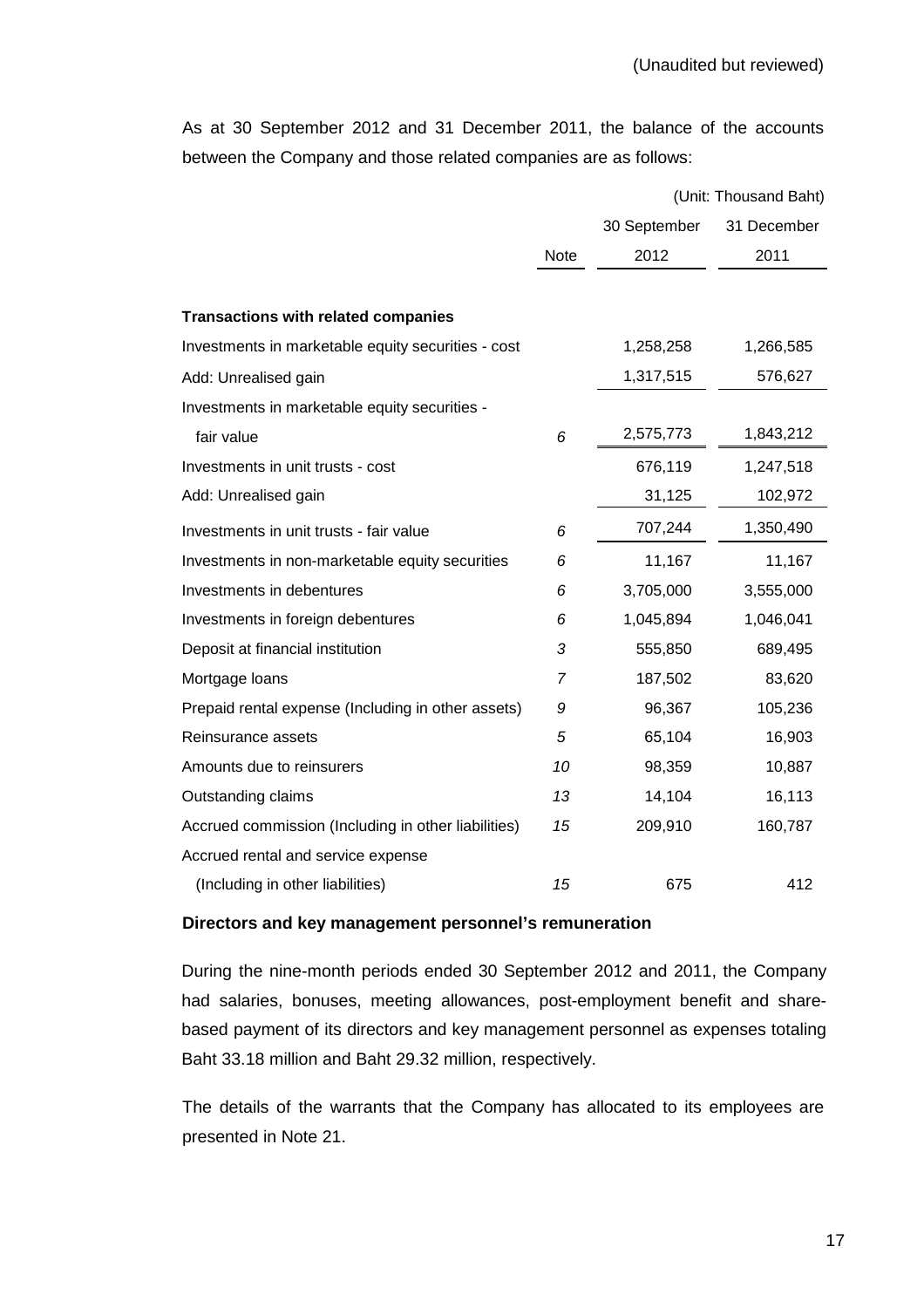# **19. Assets pledged with the Registrar**

 As at 30 September 2012 and 31 December 2011, the following assets have been pledged with the Registrar in accordance with the Life Insurance Act.

|                        |                   |            |                  | (Unit: Baht) |  |
|------------------------|-------------------|------------|------------------|--------------|--|
|                        | 30 September 2012 |            | 31 December 2011 |              |  |
|                        | Cost/             |            | Cost/            |              |  |
|                        | Amortised cost    | Fair value | Amortised cost   | Fair value   |  |
| State enterprise bonds | 20,000,000        | 21,081,591 | 20,000,000       | 21,361,905   |  |

#### **20. Assets reserve with the Registrar**

 As at 30 September 2012 and 31 December 2011, the following assets have been pledged as life assurance policy reserve with the Registrar in accordance with the Life Insurance Act.

(Unit: Baht)

|                        |                | 30 September 2012 |                | 31 December 2011 |  |
|------------------------|----------------|-------------------|----------------|------------------|--|
|                        | Cost/          |                   |                |                  |  |
| Amortised cost         |                | Fair value        | Amortised cost | Fair value       |  |
| Government bonds       | 12,485,997,417 | 13,438,431,927    | 8,877,714,310  | 9,667,637,947    |  |
| State enterprise bonds | 8,337,136,476  | 9,010,060,393     | 8,340,931,088  | 9,194,442,506    |  |
| Total                  | 20,823,133,893 | 22,448,492,320    | 17,218,645,398 | 18,862,080,453   |  |

#### **21. Warrants**

On 23 November 2007, Extraordinary General Meeting No. 2 of the Company's shareholders passed a resolution approving the issuance of 20 million registered and non-transferrable units of Warrant No.1 to subscribe to the Company's ordinary shares, to be allotted to employees. The Company allocated 12.85 million warrants to employees leaving 7.15 million units unallocated. On 26 April 2011, the Annual General Meeting of shareholders of the Company passed a resolution approving the cancelation of these 7.15 million unallocated warrants and the issuance of 7.15 million registered and non-transferrable units of Warrant No.2 to employees and/or management. The stipulated grant date for Warrant No.2 is 1 April 2012.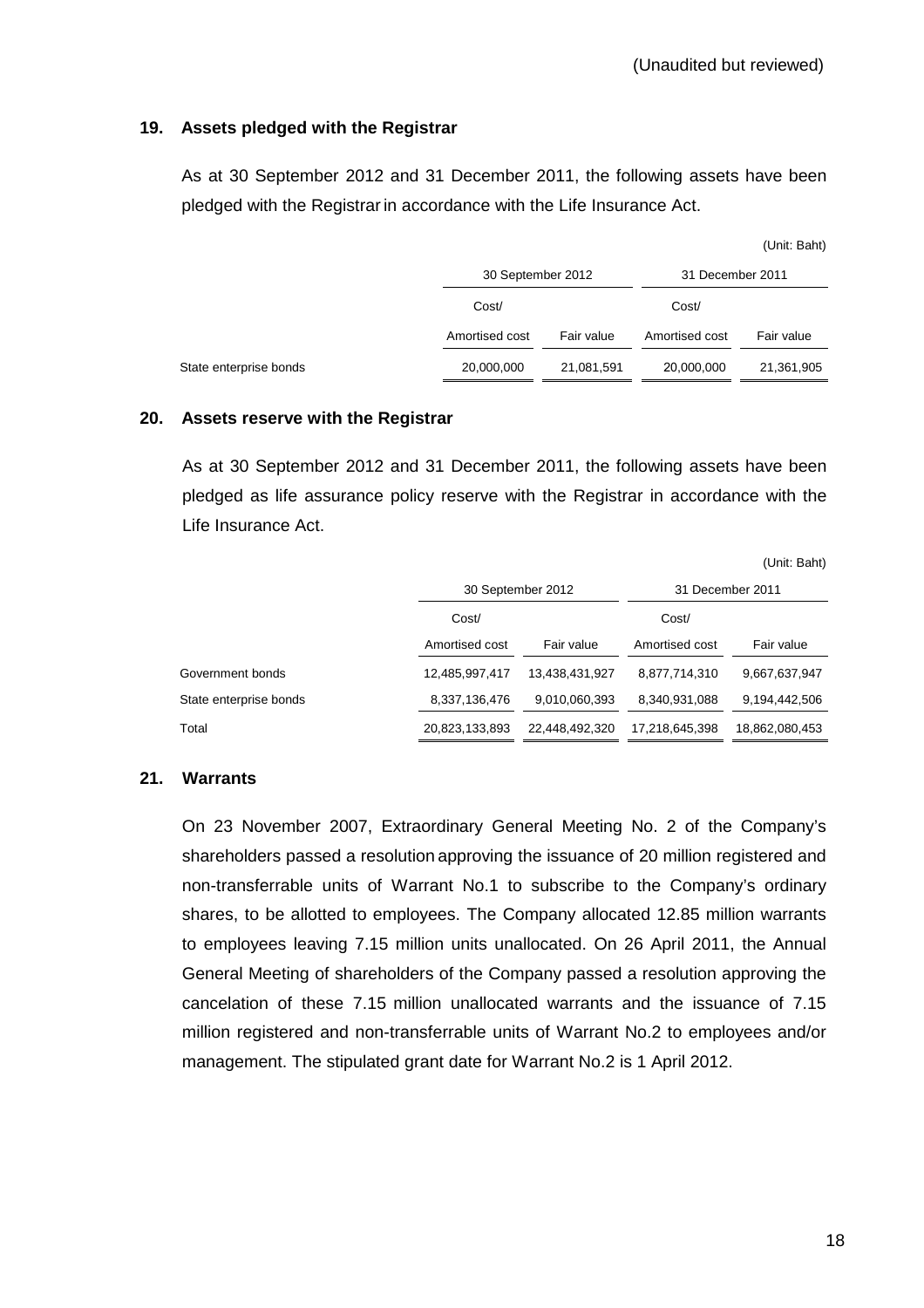The allocations of warrants to employees can be summarised as follows:

|                                                  |               |                    | (Units)    |
|--------------------------------------------------|---------------|--------------------|------------|
|                                                  |               | Number of warrants |            |
| Approved by                                      | Warrants No.1 | Warrants No.2      | Total      |
| The Executive Board of Directors of the Company, |               |                    |            |
| on 29 May 2008                                   | 11,500,000    |                    | 11,500,000 |
| The Executive Board of Directors of the Company, |               |                    |            |
| on 11 August 2009                                | 1,350,000     |                    | 1,350,000  |
| The Executive Board of Directors of the Company, |               |                    |            |
| on 22 February 2012                              |               | 7,150,000          | 7,150,000  |
| Total                                            | 12,850,000    | 7,150,000          | 20,000,000 |

 These warrants expire 5 years from the issue date or on the termination date of employment, if earlier. The exercise ratio is 1 warrant to 1 new ordinary share and their exercise price is equal to the public offering price of Baht 13.50 per share for Warrant No.1 and Baht 35 per share for Warrant No.2. The first rights can be exercised 3 years from the grant date.

 The issue of Warrants No.2 was approved by the Annual General Meeting of shareholders after 1 January 2011, which is when Thai Financial Reporting Standard No. 2 "Share-Based Payment" (TFRS 2) became effective. The Company therefore calculated the average fair value of the options at the grant date as Baht 20.45 per share and recorded share-based payment transactions as expenses, in compliance with this standard.

The following tables list the inputs to the models:

| Dividend yield                   | $-1.5\%$                             |
|----------------------------------|--------------------------------------|
| <b>Expected stock volatility</b> | $-39.9%$                             |
| Risk-free interest rate          | $-3.51\% - 3.64\%$                   |
| Expected life of share options   | - Less than 5 years from the date of |
|                                  | issuance or upon termination of an   |
|                                  | employee                             |
| Model used                       | - Black Schole - continuous model    |
|                                  |                                      |

 The expected volatility of the share options is based on historical data of the Company's stock price.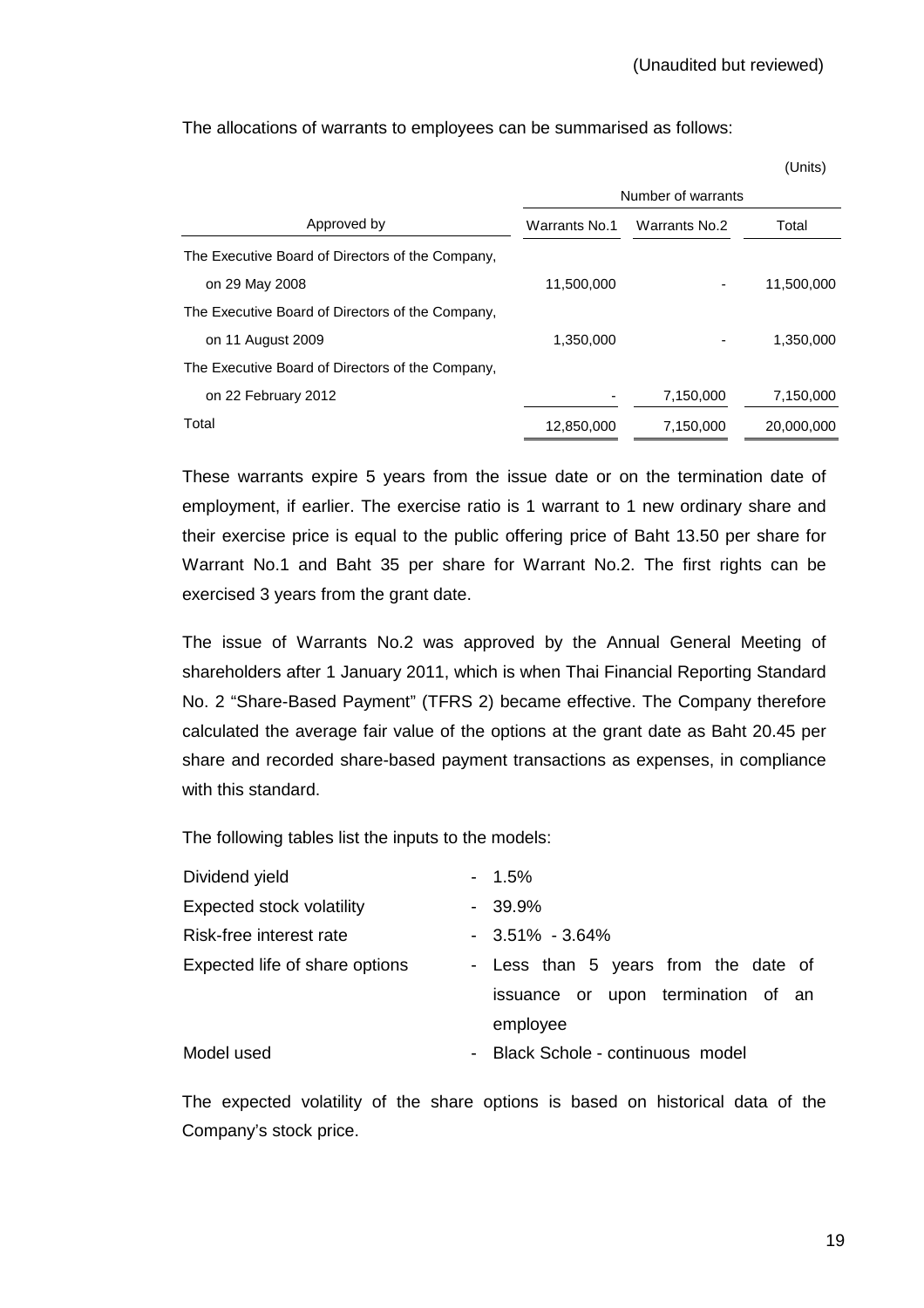Expenses recognised for employee services that the Company received for the three-month and nine-month periods ended 30 September 2012 totalled Baht 9.43 million and 18.87 million, respectively.

As at 30 September 2012, the Company's capital reserve for share-based payment was Baht 18.87 million.

Movements of warrants during the period are summarised below.

|                                    |                      |               | (Units)     |
|------------------------------------|----------------------|---------------|-------------|
|                                    | <b>Warrants No.1</b> | Warrants No.2 | Total       |
| Brought forward/Number unexercised | 12,850,000           | 7,150,000     | 20,000,000  |
| Warrants of holders who resigned   |                      |               |             |
| during the period                  | (100,000)            |               | (100,000)   |
| Exercised during the period        | (4,771,855)          |               | (4,771,855) |
| Number of unexercised warrants     | 7,978,145            | 7,150,000     | 15,128,145  |

During the current period, the holders of ordinary share warrants offered to the directors and employees (Warrants No.1) exercised 4,771,855 warrants at an exercise price of Baht 13.50 each, or for a total of Baht 64,420,043 to purchase 4,771,855 ordinary shares with a par value of Baht 1 each, or a total of Baht 4,771,855. The Company has a Baht 59,648,188 premium on the ordinary shares as a result of such exercises. As at 30 September 2012, the Company recorded the total cash received as a result of the exercise of such warrants under the caption "Subscription received in advance from exercise of warrants", presenting it under equity in the statement of financial position.

 The Company registered the resulting increase in its paid up share capital with the Ministry of Commerce on 16 October 2012, and the Stock Exchange of Thailand approved the additional ordinary shares as listed securities as from 19 October 2012.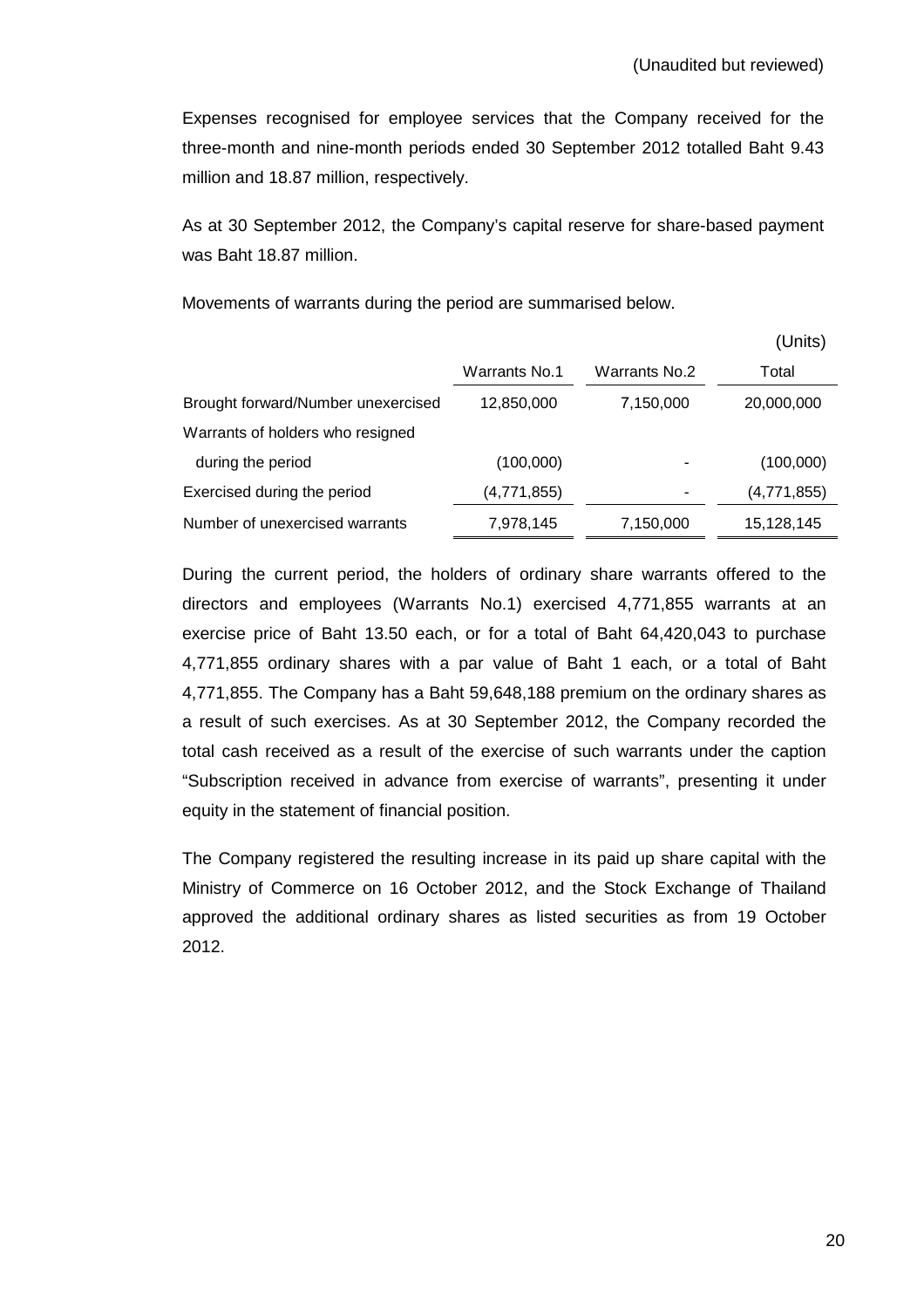#### **22. Basic earnings per share**

 Basic earnings per share is calculated by dividing profit for the period (excluding other comprehensive income) by the weighted average number of ordinary shares in issue during the period.

 Diluted earnings per share is calculated by dividing profit for the period (excluding other comprehensive income) by the weighted average number of ordinary shares in issue during the period plus the weighted average number of ordinary shares which would need to be issued to convert all dilutive potential ordinary shares into ordinary shares. The calculation assumes that the conversion took place either at the beginning of the period or on the date the potential ordinary shares were issued.

 The exercise price and the fair value of employee services to be supplied to the Company in the future per each of the BLA-W2 warrants allocated to the Company's employees and management were higher than the average market price for the period. Therefore, the calculation of diluted earnings per share for the current period did not include the effect of the 7.15 million potential ordinary shares from the exercise of BLA-W2 warrants because the effect to earnings per share for the reporting period was anitdilutive.

 The following table sets forth the computation of basic and diluted earnings per share for the three-month periods ended 30 September 2012 and 2011 as follows:

|                                     | Profit<br>(Thousand Baht) |           | Weighted average number of | Earnings per |       |       |
|-------------------------------------|---------------------------|-----------|----------------------------|--------------|-------|-------|
|                                     |                           |           | shares (Thousand shares)*  | share (Baht) |       |       |
|                                     | 2012                      | 2011      | 2012                       | 2011         | 2012  | 2011  |
| Basic earnings per share            |                           |           |                            |              |       |       |
| Profit for the period               | 844,005                   | 1,062,872 | 1,200,104                  | 1,200,000    | 0.703 | 0.886 |
| <b>Effect of dilutive potential</b> |                           |           |                            |              |       |       |
| ordinary share                      |                           |           |                            |              |       |       |
| Dilutive effect of warrants to      |                           |           |                            |              |       |       |
| subscribe to ordinary shares        |                           |           |                            |              |       |       |
| allotted to directors and           |                           |           |                            |              |       |       |
| employees (BLA-W1)                  |                           |           | 8,936                      | 9,575        |       |       |
| Diluted earnings per share          |                           |           |                            |              |       |       |
| Profit of ordinary                  |                           |           |                            |              |       |       |
| shareholder assuming the            |                           |           |                            |              |       |       |
| conversion of warrants to           |                           |           |                            |              |       |       |
| ordinary shares                     | 844,005                   | 1,062,872 | 1,209,040                  | 1,209,575    | 0.698 | 0.878 |

\* Includes subscription received in advance from exercise of warrants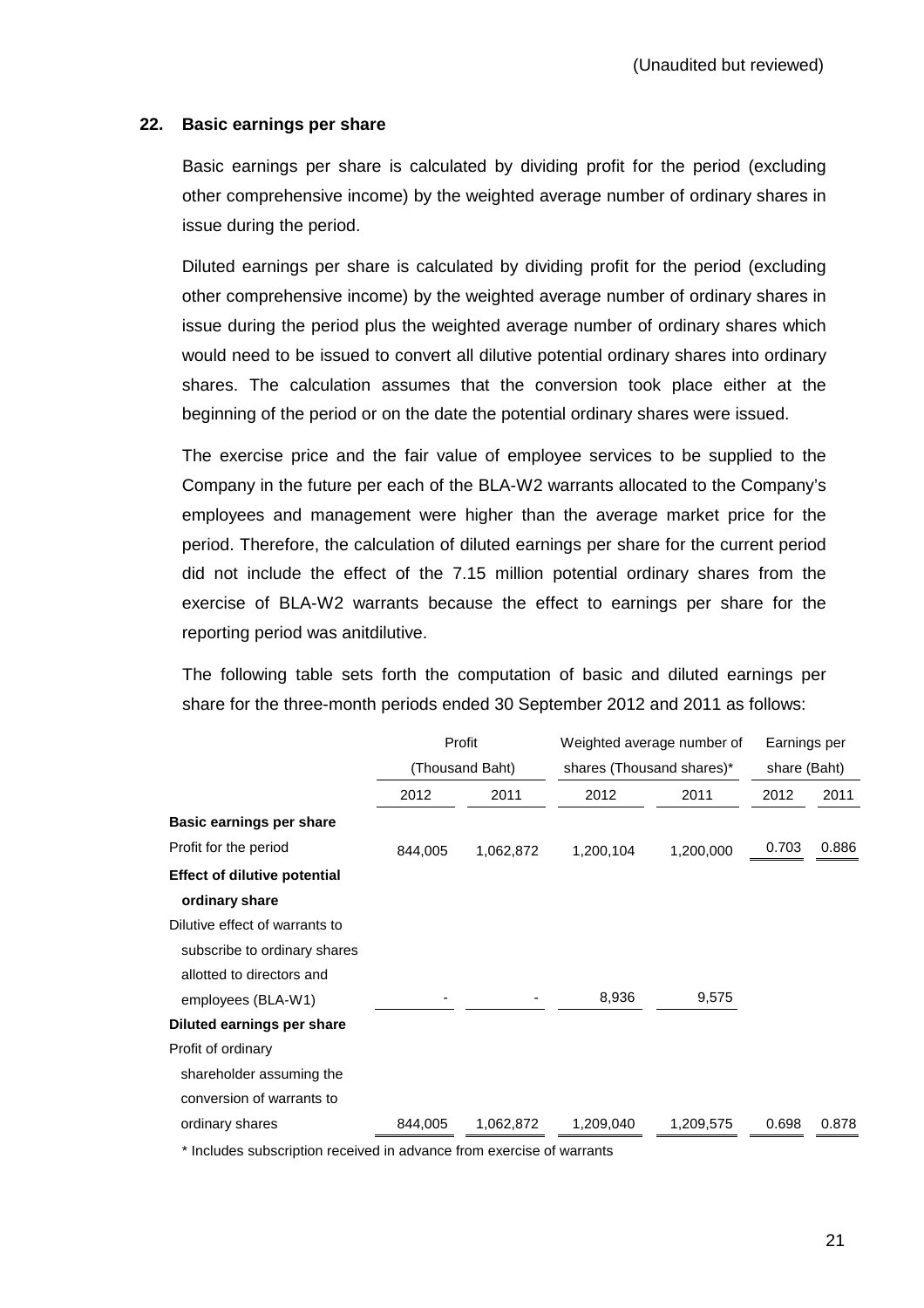The following table sets forth the computation of basic and diluted earnings per share for the nine-month periods ended 30 September 2012 and 2011 as follows:

|                                                                       | Profit<br>(Thousand Baht) |           | Weighted average number of | Earnings per |       |       |
|-----------------------------------------------------------------------|---------------------------|-----------|----------------------------|--------------|-------|-------|
|                                                                       |                           |           | shares (Thousand shares)*  | share (Baht) |       |       |
|                                                                       | 2012                      | 2011      | 2012                       | 2011         | 2012  | 2011  |
| Basic earnings per share                                              |                           |           |                            |              |       |       |
| Profit for the period                                                 | 2,565,493                 | 3,342,014 | 1,200,035                  | 1,200,000    | 2.138 | 2.785 |
| <b>Effect of dilutive potential</b>                                   |                           |           |                            |              |       |       |
| ordinary share                                                        |                           |           |                            |              |       |       |
| Dilutive effect of warrants to                                        |                           |           |                            |              |       |       |
| subscribe to ordinary shares                                          |                           |           |                            |              |       |       |
| allotted to directors and                                             |                           |           |                            |              |       |       |
| employees (BLA-W1)                                                    |                           |           | 9,077                      | 8,895        |       |       |
| Diluted earnings per share                                            |                           |           |                            |              |       |       |
| Profit of ordinary                                                    |                           |           |                            |              |       |       |
| shareholder assuming the                                              |                           |           |                            |              |       |       |
| conversion of warrants to                                             |                           |           |                            |              |       |       |
| ordinary shares                                                       | 2,565,493                 | 3,342,014 | 1,209,112                  | 1,208,895    | 2.122 | 2.765 |
| * Includes subscription received in advance from evercise of warrants |                           |           |                            |              |       |       |

Includes subscription received in advance from exercise of warrants

# **23. Dividend paid**

Dividend declared during the periods 2012 and 2011 consist of the following:

|                                     | Approved by                   |                | Total dividend Dividend per share |
|-------------------------------------|-------------------------------|----------------|-----------------------------------|
|                                     |                               | (Million Baht) | (Baht)                            |
| a) Final dividend for 2011          | Annual General Meeting of the | 408.0          | 0.34                              |
|                                     | Shareholders on 27 April 2012 |                |                                   |
|                                     | and the OIC on 23 April 2012  |                |                                   |
| b) Interim dividend from operations | Meeting of Board of Directors | 432.0          | 0.36                              |
| for six-month period ended          | on 8 August 2012 and the OIC  |                |                                   |
| 30 June 2012                        | on 14 September 2012          |                |                                   |
| Total dividend for the period 2012  |                               | 840.0          | 0.70                              |
| a) Final dividend for 2010          | Annual General Meeting of the | 480.0          | 0.40                              |
|                                     | Shareholders on 26 April 2011 |                |                                   |
|                                     | and the OIC on 20 April 2011  |                |                                   |
| b) Interim dividend from operations | Meeting of Board of Directors | 456.0          | 0.38                              |
| for six-month period ended          | on 10 August 2011 and the     |                |                                   |
| 30 June 2011                        | OIC on 6 September 2011       |                |                                   |
| Total dividend for the period 2011  |                               | 936.0          | 0.78                              |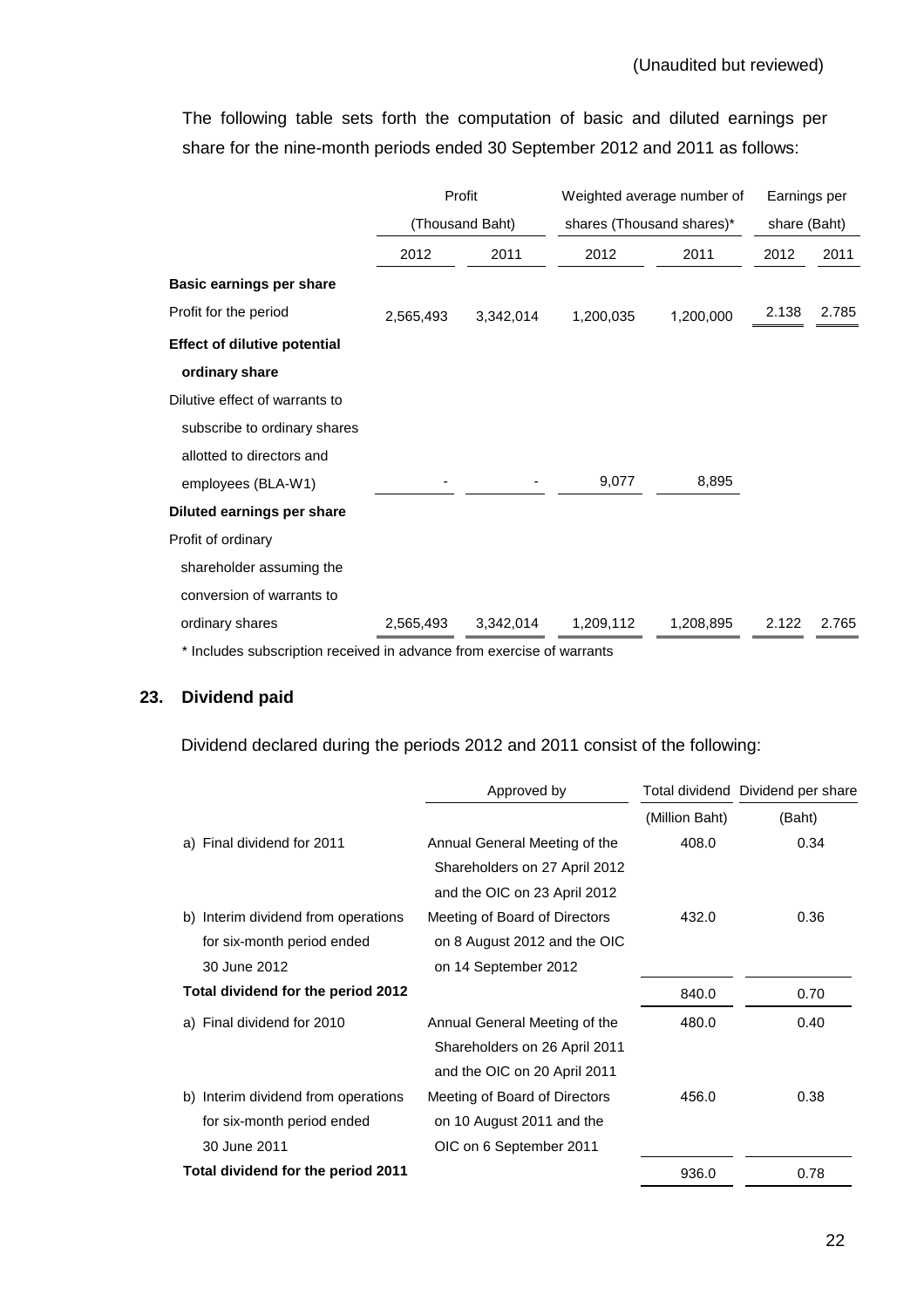# **24. Financial information by segment**

 The Company's operations involve a single industry segment in life insurance and are carried on in the single geographic area in Thailand. As a result, all of the revenues, operating profits and assets as reflected in these financial statements pertain to the aforementioned industry segment and geographic area.

#### **25. Commitments**

25.1 The Company has entered into several lease agreements in respect of the lease of office building space, motor vehicles and equipment. The terms of the agreements are generally between 3 and 24 years for lease of building space and are generally between 1 and 5 years for lease of motor vehicles and equipments. Operating lease agreements can not be cancelled.

 As at 30 September 2012, future minimum lease payments required under these non-cancellable operating lease contracts were as follows:

|                            |            |               |         | (Unit: Million Baht) |
|----------------------------|------------|---------------|---------|----------------------|
|                            | Pay within |               |         |                      |
|                            | Over       |               |         |                      |
|                            | 1 year     | $1 - 5$ years | 5 years | Total                |
| Operating lease agreements | 31.79      | 31.43         | 3.06    | 66.28                |
| Services agreements        | 42.88      | 49.71         | 14.36   | 106.95               |
| Total                      | 74.67      | 81.14         | 17.42   | 173.23               |

As at 31 December 2011, future minimum lease payments required under these noncancellable operating lease contracts were as follows:

|        |               |         | (UNIIL MIIIIUN DANI) |
|--------|---------------|---------|----------------------|
|        |               |         |                      |
| Over   |               |         |                      |
| 1 year | 1 - $5$ years | 5 years | Total                |
| 28.91  | 34.07         | 3.76    | 66.74                |
| 42.13  | 66.49         | 17.68   | 126.30               |
| 71.04  | 100.56        | 21.44   | 193.04               |
|        |               |         | Pay within           |

(Unit: Million Baht)